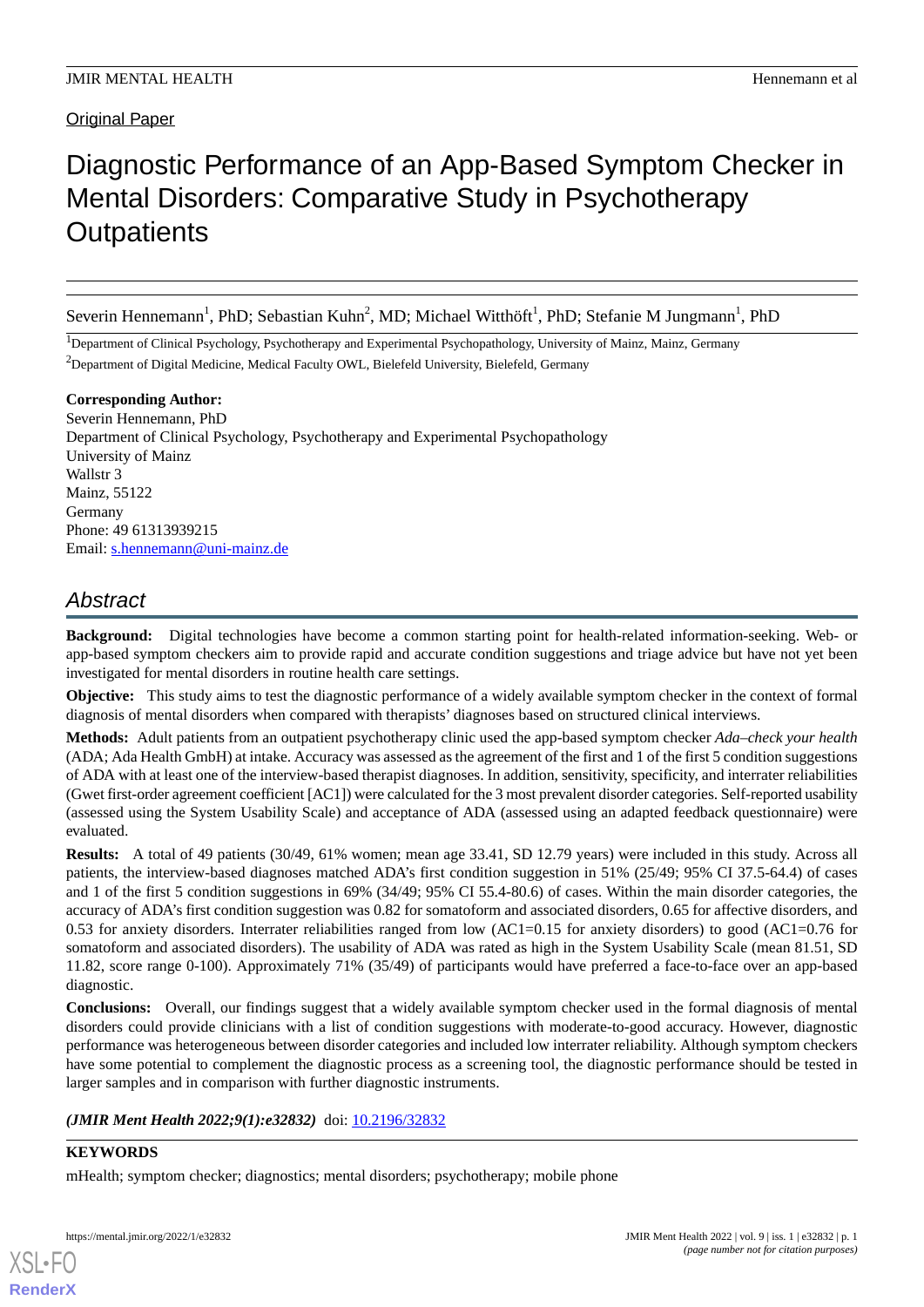# *Introduction*

#### **Background**

Digital technologies represent an increasingly important source of health information. Approximately 6 out of 10 European adults use the internet to seek health information [\[1\]](#page-9-0). Meanwhile, internet search engines can be considered a common starting point for self-diagnosis, which can have a significant effect on health care decisions and outcomes. The popularity of web-based health information seeking arises from the ease of access and immediacy of a plethora of health resources in various formats (eg, encyclopedias, blogs, social media, video channels, health apps, and telemedicine). Diagnosis websites could promote early diagnosis and help-seeking, which in turn may lead to earlier treatment and thus prevent chronic courses.

Mental health topics are among the most popular search queries [[1\]](#page-9-0), and it is estimated that approximately one-third of all health apps worldwide target mental health issues [[2\]](#page-9-1). The use of these digital health resources may have various structural and individual reasons. For example, individuals who feel stigmatized or ashamed by mental health issues (eg, obsessive-compulsive symptoms and sexual dysfunctions) could benefit from anonymity and low-threshold information [\[3](#page-9-2),[4\]](#page-9-3). Interpersonal communication problems, often associated with severe mental disorders, can become barriers to traditional help-seeking and may also turn patients toward digital resources. In addition, there is considerable uncertainty in the population regarding the significance and pathological threshold of mental health issues [\[5](#page-9-4)]. Access to adequate treatment and diagnosis is often complicated and delayed (eg, concerns about psychological treatment, long waits, and restricted availability of psychotherapy in rural areas) [\[6](#page-9-5),[7\]](#page-9-6).

Although digital health resources can ideally increase access to health care and empower patients to engage in health behavior [[8\]](#page-9-7), the information provided is mostly unregulated and can also contain confusing or unsubstantiated facts and recommendations [[9\]](#page-9-8). This could promote incorrect self-diagnosis and problematic health decisions [[10\]](#page-10-0). A study by Grohol et al [\[11](#page-10-1)] on the quality of web-based mental health information revealed that 67.5% of 440 investigated websites contained information of good or better quality. However, the quality of information varied between disorders, and readability was rated as difficult. For anxiety disorders, another study found only a poor-to-moderate quality of internet-based information [[12\]](#page-10-2). In addition, many websites also showed a lack of or inadequate information regarding a rough classification of symptoms and possible health care professionals or services to contact [\[13](#page-10-3)]. Similarly, studies from the mobile health app database project rated the overall information quality of apps for various mental disorders (eg, depression and posttraumatic stress disorder) as poor to mediocre and found that only a fraction had been evaluated scientifically [\[14](#page-10-4),[15\]](#page-10-5).

Selecting, interpreting, and using web-based health information requires sufficient eHealth literacy [\[16](#page-10-6)]; however, this can be unevenly distributed across age, socioeconomic, or educational groups, which has been termed "digital divide" [\[17](#page-10-7)]. Thus, a substantial proportion of internet users may experience

difficulties in web-based health information seeking, and individuals with chronic health problems who may have a particular need for information and support are seemingly less likely to obtain helpful information [\[18](#page-10-8)]. Users typically rate the internet "higher as a source to use than a source to trust" [[19\]](#page-10-9), particularly when compared with personal medical information (eg, from health professionals). In addition, digital health information may lead to increased illness anxiety [[20\]](#page-10-10), which in turn increases unnecessary health care use and costs [[21,](#page-10-11)[22\]](#page-10-12). In this regard, health professionals are also facing new challenges (eg, biased expectations and less trust in medical advice) with internet-informed patients [[23\]](#page-10-13).

#### **Symptom Checkers for Condition Suggestion and Triage Advice**

An emerging alternative to internet search engines is the so-called symptom checkers, which aim to provide rapid and differentiated condition suggestions and assistance with the urgency of care advice. Symptom checkers typically use dynamically structured interviews or multiple-choice questions and, as a result, provide one or more condition suggestions, usually ranked by their likelihood (eg, 7 *out of 10 persons with these symptoms have been diagnosed with this condition*). The mostly algorithm-based programs typically operate with chatbots to simulate a dialogue-like human interaction [[24\]](#page-10-14). Symptom checkers can also be used as a diagnostic support system for health professionals [[25\]](#page-10-15). General diagnostic and triage advice of specific symptom checkers has been studied for a broad range of general and specialized health problems [\[26](#page-10-16)], for example, ophthalmologic [\[27](#page-10-17)] or viral diseases [\[28](#page-10-18),[29\]](#page-10-19).

Research indicates that, although symptom checkers seem to be easy to use and well-accepted by most users [\[30](#page-10-20)[,31](#page-10-21)], the diagnostic performance varies significantly between different symptom checkers and has been interpreted as low to moderate at best [[32,](#page-10-22)[33](#page-10-23)]. Semigran et al [\[34](#page-10-24)] investigated the diagnostic accuracy of 23 symptom checkers using 45 standardized case vignettes of various health conditions that would require emergent care (eg, appendicitis and heart attack) or nonemergent care (eg, back pain), or where self-care would be appropriate (eg, bronchitis). Across symptom checkers, the correct diagnosis was listed first in only 34% of cases, with considerable performance variation between symptom checkers (5%-50%). A similar average performance rate was found for a broader set of 200 clinical vignettes in a recent study that compared the condition suggestion accuracy of 8 popular symptom checkers (*Ada–check your health* [ADA], Babylon, Buoy, K Health, Mediktor, Symptomate, WebMD, and Your.MD) with diagnoses obtained from general practitioners for various health conditions, including some mental health issues [\[35](#page-11-0)]. The investigated symptom checkers showed a highly variable diagnostic coverage, from 99% (ADA) to 51.5% (Buoy). Significant differences in condition suggestion accuracy were observed between symptom checkers, with accuracy for the first listed condition suggestion ranging from 19% (Symptomate) to 48.5% (ADA) with an average of 26.1%. The symptom checkers listed the correct diagnosis in the top 5 condition suggestions in 40.8% of cases, whereas the best accuracy was reported for ADA (77.5%). However, these findings should be interpreted cautiously as most authors were employees of Ada Health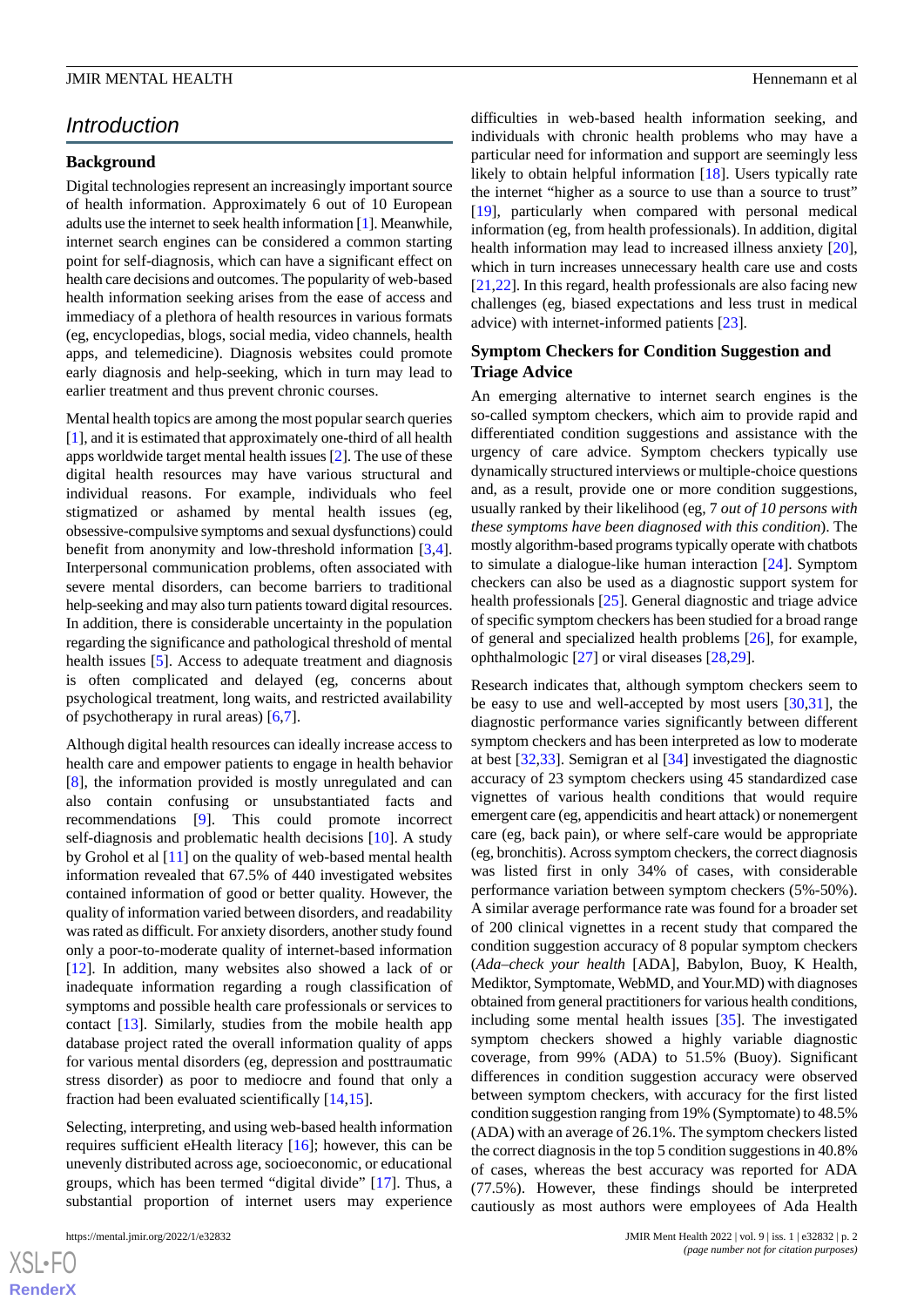GmbH. Most recently, a study by Ceney et al [[33\]](#page-10-23) yielded comparable average performance rates (51%, range 22.2%-84%) for the top 5 condition suggestions of 12 symptom checkers based on case vignettes.

In contrast to patients' rather positive perspectives on the usability and utility of symptom checkers, health professionals seem to be more skeptical [[25\]](#page-10-15), and symptom checkers have had an inferior performance compared with professional diagnoses in previous studies [\[32](#page-10-22)]. According to a review by Semigran et al [\[36](#page-11-1)], 84.3% of physicians' top 3 diagnoses matched those of clinical vignettes compared with 51.2% of symptom checkers (*P*<.001). Generally, diagnostic performance seems to converge when the number of diagnostic suggestions taken into account is increased. For example, ADA reached a similar diagnostic accuracy to general practitioners (77.5% vs 82.8%) when considering the range of the top 5 diagnostic suggestions in the study by Gilbert et al [[34\]](#page-10-24). In another study, the Babylon Diagnostic and Triage System reached comparable diagnostic sensitivity (80%) with physicians (83.9%) [[37\]](#page-11-2). However, various methodological concerns regarding this study have been raised, such as sensitivity to outliers [[38](#page-11-3)]. In a Spanish study, 622 patients at a tertiary care university hospital emergency department responded to the questions of the symptom checker Mediktor. The physicians'diagnoses matched 1 of the first 3 diagnoses of Mediktor in 75.4% of cases and the first diagnosis in 42.9% of cases. Again, as this study was conducted by committed future company members of the investigated symptom checker at the time of publication, findings should be interpreted cautiously.

Although previous studies mostly cover a range of physical conditions (which most symptom checkers were primarily designed to detect), the usability and diagnostic performance in mental disorders have not been investigated sufficiently. A recent pilot study by Jungmann et al [[39\]](#page-11-4) investigated the performance and dependency on expert knowledge of the symptom checker ADA in diagnosing mental disorders in adults and adolescents. Psychotherapists, psychology students, and laypersons entered symptoms from case vignettes into the app. For mental disorders in adulthood, the diagnostic agreement between the textbook diagnoses and the main condition suggestion by the app was moderate (68%) but increased to 85% when ADA's differential diagnoses were taken into account. Diagnostic agreement with case vignettes was higher for psychotherapists (79%) than for psychology students (58%) or laypersons (63%), demonstrating the beneficial effect of expert knowledge.

#### **Objectives**

Notably, previous studies on symptom checkers have relied primarily on standardized case vignettes, which are less likely to represent real-world cases with clinical comorbidity and, as such, may overestimate the diagnostic accuracy of symptom checkers. Furthermore, the diagnostic quality at the consumer level (ie, patients rather than health professionals) has been insufficiently studied but is of paramount interest for a robust evaluation of the accuracy of symptom checkers in clinical settings. Therefore, this study aims to evaluate the diagnostic performance of a widely available symptom checker when used

by patients compared with diagnoses by psychotherapists using structured clinical interviews.

# *Methods*

#### **Design**

This study was designed as an observational, comparative, prospective study in adult outpatients conducted at the psychotherapy outpatient clinic of the University of Mainz (Germany). In the outpatient clinic, >1400 patients are treated per year on average by approximately 160 therapists. The study was conducted in compliance with ethical principles and approved by the ethics committee of the Department of Psychology at the University of Mainz (2019-JGUpsychEK-009, June 28, 2019).

#### **Participants and Recruitment**

Participants were recruited consecutively between August 2019 and December 2020 in the outpatient psychotherapy clinic of the University of Mainz. Inclusion criteria were age ≥18 years and sufficient knowledge of the German language. We excluded patients with acute suicidality (assessed by a score of  $\geq 2$  on item 9 of the Beck Depression Inventory-II [\[40](#page-11-5)]), patients with any self-indicated acute mental or physical state (eg, psychosis or brain injury) that would prevent safe and meaningful use of the app, and patients who did not receive a diagnosis of a mental disorder by therapists in the diagnostic interview. Diagnoses were obtained from 42 experienced therapists. At the time of the study, the therapists were in advanced cognitive behavioral therapy training  $(≥1.5$  years of clinical practice) and had completed a 2-day training course on the use of structural clinical interviews.

# **Procedure**

After having indicated interest in participating in the trial, participants were screened for inclusion with a web-based questionnaire and received detailed information on the study. Eligible participants provided written informed consent to participate. Consequently, the participants were asked to fill out a demographic questionnaire. During their waiting time before their initial appointment at the outpatient clinic, the participants were then invited to answer the questions of the symptom checker on a 10-inch tablet. The patients were instructed to focus on the current most disturbing mental health symptoms. Patients and therapists were not informed about the condition suggestions by the app until the completion of the diagnostic interviews so that the subsequent diagnostic process would not be influenced. For this purpose, the patients were instructed to stop using the symptom checker before the condition suggestions were displayed. The therapists were informed about the study and routinely performed the German version of the Structured Clinical Interview for the Diagnostic and Statistical Manual of Mental Disorders, Fourth Edition (SCID) [\[41](#page-11-6)], during the initial therapy sessions, which can be considered a *gold standard* of the diagnosis of mental disorders in research along with individually selected self-report instruments. The therapists were asked to report their diagnoses back to the study team and were then unblinded and informed about the symptom checker's condition suggestions, which they

 $XS$  $\cdot$ FC **[RenderX](http://www.renderx.com/)**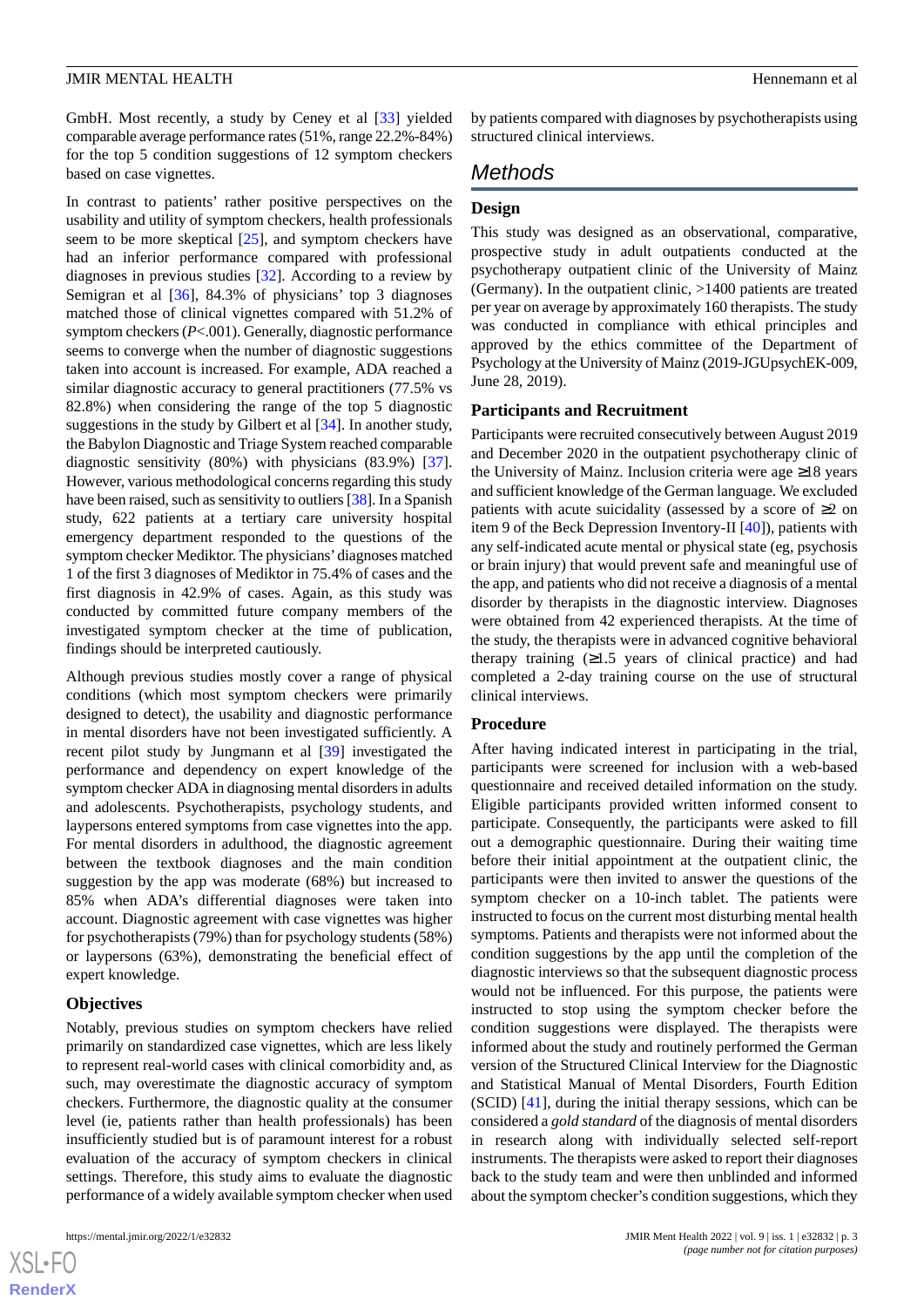discussed with the patient to allow for professional clarification of ambiguous or contradictory results. For compensation, the patients could participate in a raffle of gift certificates ( $5 \times \text{\textsterling}20$ ) [US \$22.91]), and the therapists were reimbursed with  $\text{\large\ensuremath{\in}}$  (US \$5.73) per case.

#### **Instruments**

#### *App-Based Symptom Checker*

The symptom checker ADA (Ada Health GmbH) is a Conformité Européenne–certified medical device assisting in the screening of medical conditions. For this purpose, ADA is available at the consumer level as a self-assessment app [[42\]](#page-11-7), whereas a prototype diagnostic decision support system for health professionals has been developed as well [[43\]](#page-11-8). This particular app was selected for various reasons: (1) the diagnostic coverage is wide [[35\]](#page-11-0), including mental disorders, and ADA has shown acceptable diagnostic performance in this diagnostic spectrum recently [\[39](#page-11-4)]; (2) it is free of charge and widely available (>10 million users and 7 languages) for Android- and iOS-running devices [[42\]](#page-11-7); (3) it provides probabilities for a list of differential condition suggestions; (4) in comparison with other symptom checkers, it has performed more accurately in formal diagnosis [\[34](#page-10-24),[35\]](#page-11-0); and (5) it has proven to be well-accepted and easy to use in a large sample of primary care patients [[30\]](#page-10-20).

ADA is based on a dynamic medical database, which is updated through research findings and app entries [\[44](#page-11-9)]. Using artificial intelligence, a chatbot asks questions in various formats (eg, open questions with text-based answers and discrete items) about current symptoms. Standard questions include age, gender, smoker status, presence of pregnancy, high blood pressure, and diabetes. As a result,  $\geq 1$  condition suggestion is determined to best match the pattern of symptoms entered. The user is presented with a probability of possible diagnoses (eg, 6 out of 10 people with these symptoms have a social anxiety disorder), including a list of other less probable condition suggestions (see [[45\]](#page-11-10) for an example process). Finally, the app offers information on the urgency of medical help-seeking (eg, urgent care needed). In this study, version 3.1.2 of ADA was used.

#### *Usability*

The usability of the symptom checker was assessed using the 10-item, unidimensional System Usability Scale (SUS) [[46\]](#page-11-11), a widely used, reliable scale [\[47](#page-11-12)]. The items (eg, *I find the app easy to use*) are rated on a 5-point Likert scale (0=*strongly disagree* to 4=*strongly agree*). Reliability was acceptable in this study (McDonald  $\omega$ =0.72). Furthermore, an adapted version of a 15-item questionnaire, which was previously used to investigate the usability of a computerized standardized clinical interview [\[48](#page-11-13)], was implemented. For the purpose of this study, 12 items were selected, which could be answered on a 4-point Likert scale (1=*strongly disagree* to 4=*strongly agree*). Reliability was acceptable in this study ( $\omega$ =0.74). Both questionnaires were completed as paper and pencil versions after completion of the symptom checker.

#### *Additional Measures*

Further items covered demographic characteristics (age, gender, mother tongue, relationship status, and educational level), clinical characteristics (symptom duration, history of mental disorder diagnoses, and psychotherapeutic treatments), previous experience with ADA (yes or no), and frequency of web-based health information seeking (*Do you use the Internet to inform yourself about symptoms of your mental health problems?* with answers from 0=*never* to 3=*always*). The time required to complete the diagnostic process in the app and the number of questions asked until completion were assessed.

#### **Statistical Analyses**

All text diagnoses were recoded into International Classification of Diseases, 10th Revision (ICD-10), codes (as a universal medical coding system) by a trained clinical psychologist not otherwise involved in the study and cross-checked by another clinical psychologist at the Masters level (97.1% agreement). Disagreements between the raters were resolved by including a third licensed therapist (first author).

The condition suggestions were compared with the therapists' diagnoses at the level of 4-digit codes in the ICD-10 (eg, F40.1, social phobia). Following the procedure by Jungmann et al [\[39\]](#page-11-4), if the fourth digit represented a more detailed specification (eg, F32.2, major depressive disorder, single episode, severe without psychotic features), the 3-digit code match was counted for the following disorders: depressive disorder, bipolar affective disorder, obsessive-compulsive disorder, conduct disorder, or schizophrenia. For the diagnosis of agoraphobia with panic disorder (F40.01), both the condition suggestions *agoraphobia* and *panic disorder* were counted as accurate. The condition suggestion *Burnout* was coded as a depressive disorder. As condition suggestions to our knowledge did not include recurrent depressive episodes (F33.X), these diagnoses were treated as equal to the nonrecurrent category (F32.X). Furthermore, the terms *abuse* and *addiction* were judged to agree as the app did not distinguish between abuse and addiction to our knowledge. Functional somatic syndromes (eg, fibromyalgia and irritable bowel syndrome) were associated with somatoform disorders (F45) [\[49](#page-11-14)]. Analyses of the agreement were assessed for both the total sample and disorder categories (first 2 ICD-10 digits, eg, affective disorders and anxiety disorders). We noted whether the symptom checker's first condition suggestion or any of the first 5 of the symptom checker's condition suggestions (including *less probable condition suggestions*if not >5 in total) matched any of the interview-based diagnoses to assess diagnostic accuracy. For example, we counted a correct diagnosis listed first if a patient was diagnosed with agoraphobia with panic disorder (F40.01) and specific phobia (F40.2) by therapists using the SCID and ADA's top 1 condition suggestion was *panic disorder (7 out of 10)*. Accuracy was calculated as the percentage of agreement along with the 95% CI for binomial distributions with the Agresti-Coull method [[50](#page-11-15)]. For the 3 most prevalent disorder categories in our sample (according to the interview-based diagnoses), we calculated accuracy based on contingency tables as the sum of true positives and true negatives divided by the total number of cases [\[51](#page-11-16)], as well as sensitivity and specificity. In addition, the Gwet first-order

 $XS$  $\cdot$ FC **[RenderX](http://www.renderx.com/)**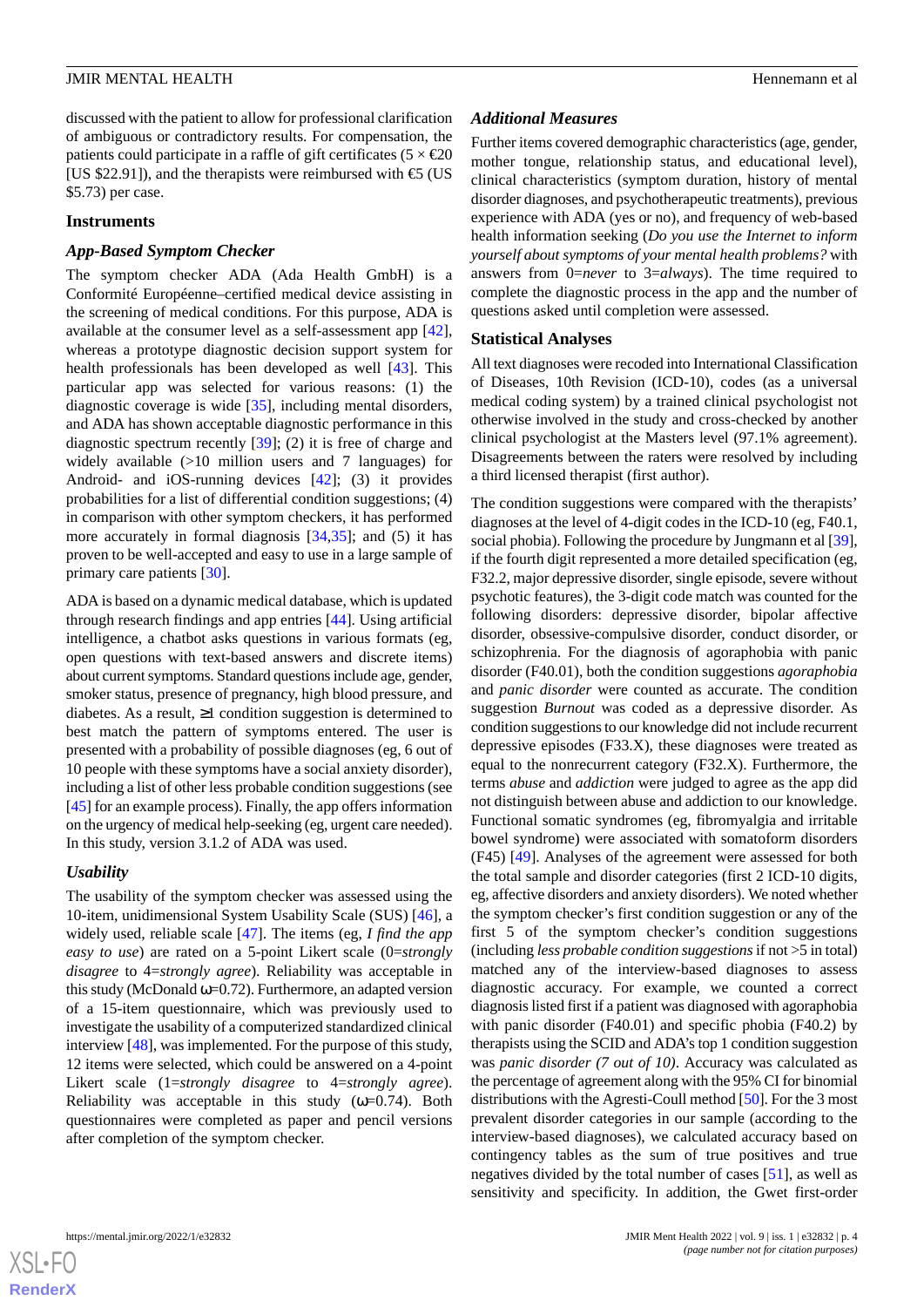agreement coefficient (AC1) [\[52](#page-11-17)] was calculated to assess interrater reliability. The AC1 is less prone to overcorrection for chance agreement and less sensitive to low base rates compared with other coefficients such as the Cohen κ [\[52](#page-11-17),[53\]](#page-11-18). Values <0.20 indicate poor strength of agreement, 0.21-0.40 indicate fair strength of agreement, 0.41-0.60 indicate moderate strength of agreement, 0.61-0.80 indicate good strength of agreement, and >0.81 indicate very good strength of agreement [[54\]](#page-11-19).

Scores on the SUS were calculated by subtracting 1 from the raw scores of odd-numbered items and, for the even-numbered items, by subtracting the raw score from 5 and multiplying the sum of these adjusted scores by 2.5 [\[55](#page-11-20)] (score range 0-100). According to Bangor et al [[56\]](#page-11-21), scores >70 are considered acceptable, and ≥85.5 is considered excellent. Scores for the feedback questionnaire were analyzed at the item level. Missing values in both usability questionnaires were infrequent (maximum of 2/49, 4% per variable) and were replaced with multiple imputations using a Markov chain Monte Carlo algorithm with 5 imputations per missing one. The imputed data sets were merged to obtain 1 data set. Associations between completion time of ADA and patient characteristics were

explored using bivariate correlations. The AC1 was calculated using AgreeStat version 2011.3 (Advanced Analytics). All other analyses were performed using SPSS (version 27; IBM Corp) and  $\alpha = 0.05$  as a level of significance.

# *Results*

# **Study Flow**

Over the 1.5-year recruitment period, 159 persons were screened for inclusion, of which 104 (65.4%) did not meet the inclusion criteria or did not provide informed consent. Of the remaining 55 study participants, 6 (11%) had no interview-based diagnoses available because of early discontinuation of treatment; thus, complete data were available for 49 (89%) study participants. [Table 1](#page-5-0) shows the demographic and clinical characteristics of the participants. On average, the participants were 33.41 (SD 12.79) years old, and 61% (30/49) were women. Approximately 22% (11/49) of participants reported using the internet *often* or *always* for health information search. The mean symptom duration was 8.25 (SD 8.22) years, and 39% (19/45) of participants with available data reported past diagnoses of mental disorders.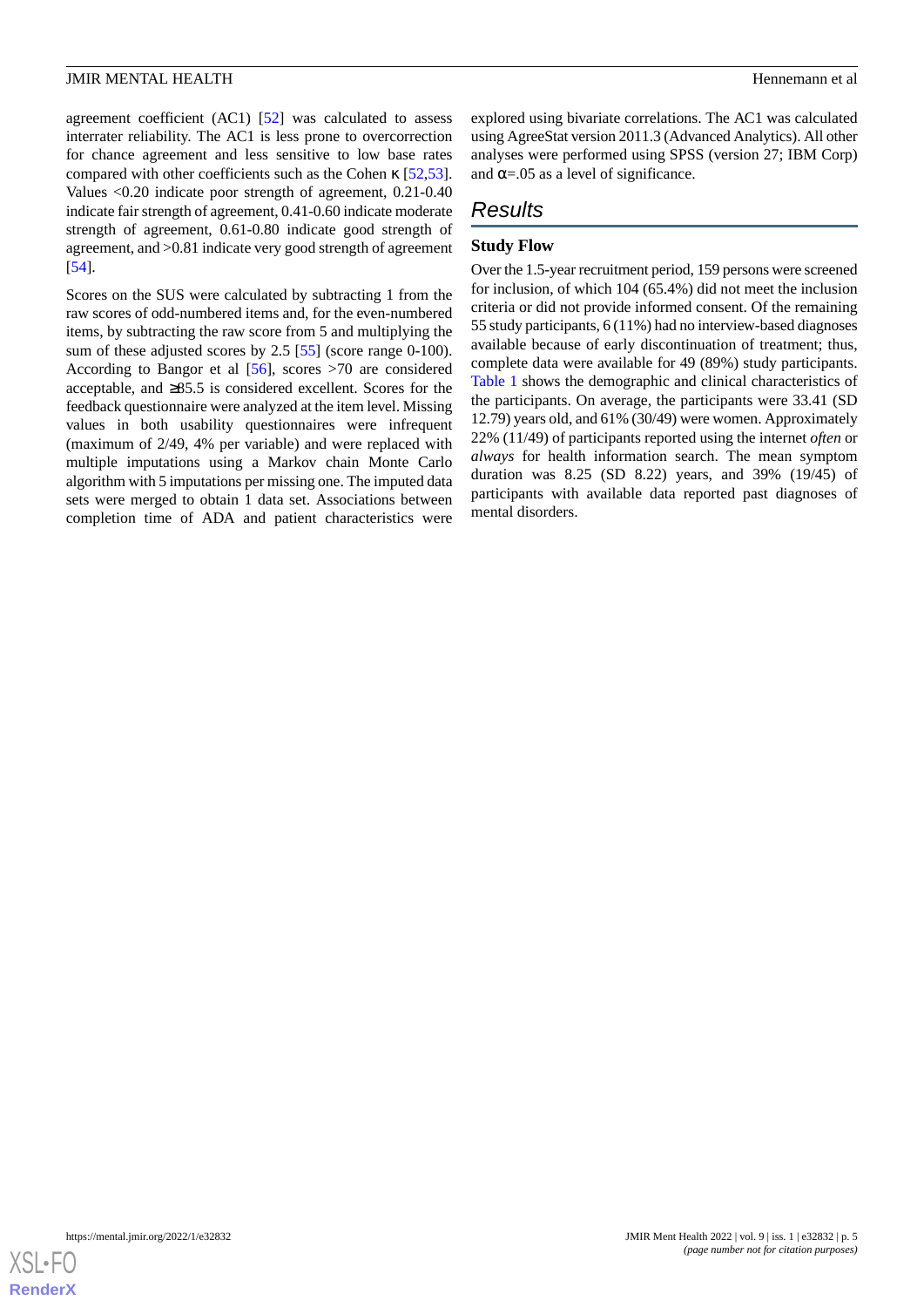<span id="page-5-0"></span>Table 1. Demographic and clinical characteristics of the participants (N=49).

| Variable                                        | Values               |  |
|-------------------------------------------------|----------------------|--|
| Age (years), mean (SD, range)                   | 33.41 (12.79, 18-66) |  |
| Gender, n (%)                                   |                      |  |
| Female                                          | 30(61)               |  |
| Male                                            | 19 (39)              |  |
| Level of education, n (%)                       |                      |  |
| Primary level                                   | 3(6)                 |  |
| Intermediate level                              | 28 (57)              |  |
| Higher level                                    | 17(35)               |  |
| Other degrees                                   | 1(2)                 |  |
| Family status, n (%)                            |                      |  |
| Single                                          | 33(67)               |  |
| Married or permanent partnership                | 15(31)               |  |
| Divorced, living apart, or widowed              | 1(2)                 |  |
| Mother tongue, n (%)                            |                      |  |
| German                                          | 46 (94)              |  |
| Language other than German                      | 3(6)                 |  |
| Duration of symptoms (years), mean (SD)         | 8.25(8.22)           |  |
| History of mental disorders, <sup>a</sup> n (%) |                      |  |
| Affective disorders                             | 10(22)               |  |
| Anxiety disorders                               | 9(20)                |  |
| Other disorders                                 | 6(13)                |  |
| No history of mental disorders                  | 30(67)               |  |
| Past psychotherapy (yes), n (%)                 | 25(51)               |  |
| Web-based health information seeking, n (%)     |                      |  |
| Never                                           | 8(16)                |  |
| Rarely                                          | 30(61)               |  |
| Often                                           | 10(20)               |  |
| Always                                          | 1(2)                 |  |

<sup>a</sup>n=45. Multiple answers possible.

#### **Diagnostic Agreement**

On average, 2.06 (SD 0.99) diagnoses by the therapist and 3.44 (SD 1.06) condition suggestions by ADA were recorded per patient. Approximately 67% (33/49) of patients received >1 diagnosis. The most prevalent diagnostic categories in our sample (101 therapist diagnoses for 49 cases) were affective disorders (F30-F39; 34/101, 33.7%), anxiety disorders (F40-F41; 27/101, 26.7%), and somatoform and associated disorders (including F45; 9/101, 8.9%). [Multimedia Appendix 1](#page-9-9) contains a detailed list of interview-based diagnoses and ADA's condition suggestions.

In 51% (25/49; 95% CI 37.5-64.4) of cases, ADA's first condition suggestion was in accordance with any of the therapists' diagnoses, and it was in the top 5 condition

[XSL](http://www.w3.org/Style/XSL)•FO **[RenderX](http://www.renderx.com/)**

suggestions in 69% (34/49; 95% CI 55.4-80.6) of cases. When considering the frequency of comorbid diagnoses, on average, ADA was able to detect  $<$ 1 (mean 0.80, SD 0.64) of the mean 2.06 (SD 0.99) therapist diagnoses per patient.

[Table 2](#page-6-0) displays the performance statistics of the symptom checker's condition suggestions for the 3 most common disorder categories. The highest accuracy was observed in somatoform and associated disorders (0.76 to 0.82), and the lowest was observed in anxiety disorders (0.45 to 0.53). Sensitivity was highest for affective disorders (0.65 to 0.71) and lowest for somatoform and associated disorders (0.22 to 0.29). Interrater reliabilities (AC1) ranged from low strengths of agreement for anxiety disorders (−0.09 to 0.15) to moderate-to-good strengths of agreement for somatoform and associated disorders (0.65 to 0.76) according to proposed benchmarking thresholds [[54\]](#page-11-19).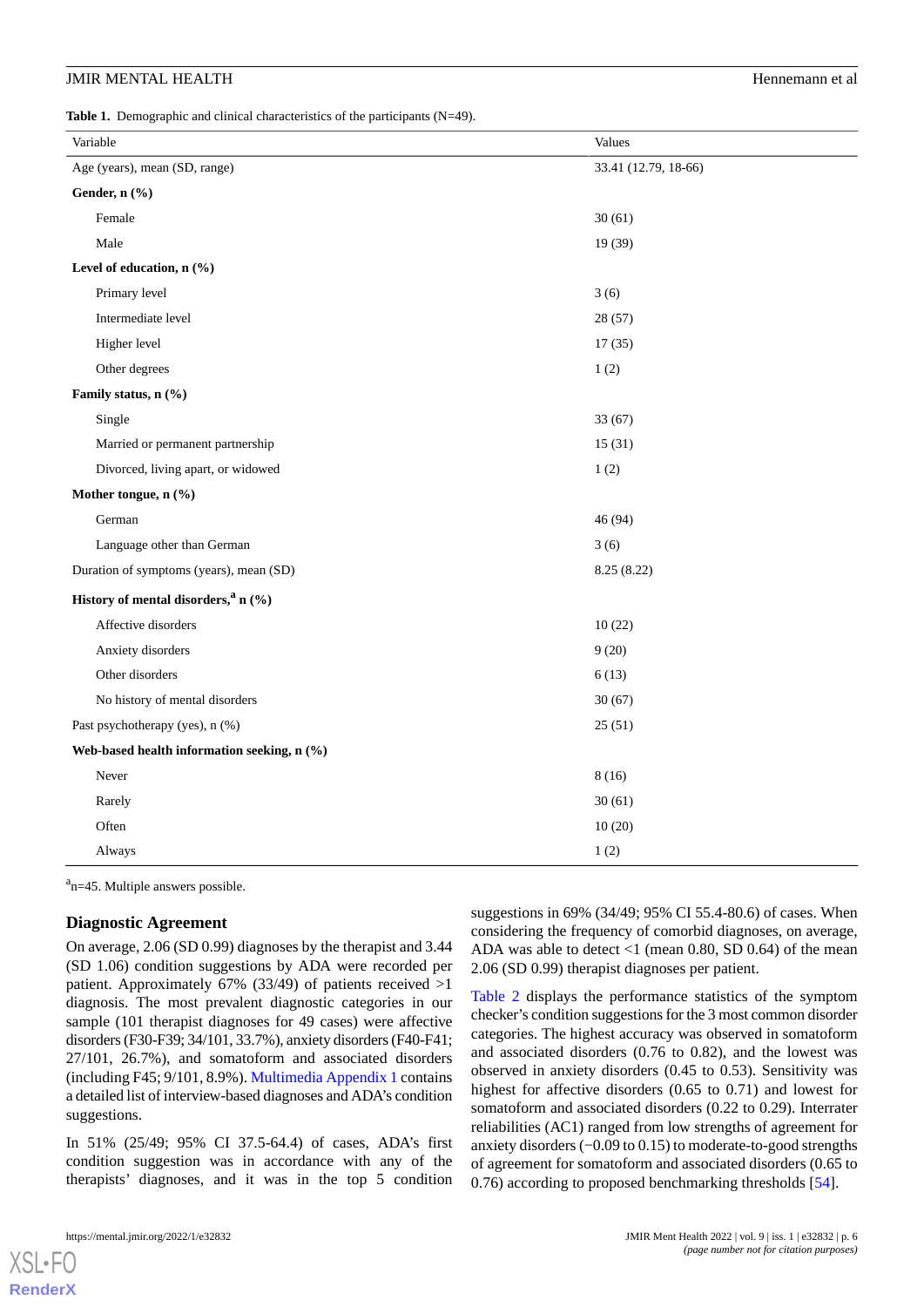<span id="page-6-0"></span>**Table 2.** Performance statistics of *Ada–check your health* (ADA) for disorder categories.

| Performance<br>statistics | Correct condition suggestion by ADA |                                                                |                                          |                                                               |                            |                                          |
|---------------------------|-------------------------------------|----------------------------------------------------------------|------------------------------------------|---------------------------------------------------------------|----------------------------|------------------------------------------|
|                           | Listed first                        |                                                                |                                          | Listed in top 5                                               |                            |                                          |
|                           | Affective disorders                 | Anxiety disorders                                              | $Somatoform + asso-$<br>ciated disorders | Affective disorders                                           | Anxiety disorders          | $Somatoform + asso-$<br>ciated disorders |
| Accuracy (95%<br>CI)      |                                     | $0.65(0.51 \text{ to } 0.77)$ 0.53 (0.39 to 0.66)              |                                          | $0.82$ (0.68 to 0.90) 0.63 (0.49 to 0.75) 0.45 (0.32 to 0.59) |                            | $0.76(0.62 \text{ to } 0.86)$            |
| Sensitivity               | 0.65                                | 0.21                                                           | 0.22                                     | 0.71                                                          | 0.43                       | 0.33                                     |
| Specificity               | 0.67                                | 0.84                                                           | 0.95                                     | 0.50                                                          | 0.46                       | 0.85                                     |
| $AC1a$ (95% CI)           | $0.32(0.46 \text{ to } 0.60)$       | $0.15$ (-0.16 to 0.47) 0.76 (0.59 to 0.93) 0.31 (0.26 to 0.60) |                                          |                                                               | $-0.09$ ( $-0.39$ to 0.20) | $0.65(0.44 \text{ to } 0.86)$            |

<sup>a</sup>AC1: Gwet first-order agreement coefficient.

Separately, we examined the diagnostic accuracy of ADA for the level of severity of mild or moderate and severe depression (without cases with partially or fully remitted recurrent depression) as indicated by the therapists' diagnoses. ADA listed the correct (severity) condition suggestion first in 44% (10/23; 95% CI 25.6-63.2) of cases and in the top 5 condition suggestions in 61% (14/23; 95% CI 40.7-77.9) of cases.

#### **Usability**

<span id="page-6-1"></span>None of the participants indicated having used ADA before. The average completion time of ADA was 7.90 (SD 3.39) minutes, and an average of 31.90 (SD 8.11) questions were asked. Completion time was significantly positively associated with age ( $r=0.40$ ;  $P=.004$ ) and illness duration ( $r=0.41$ ;  $P=.004$ ) but not with frequency of web-based health information seeking (*r*=−0.10; *P*=.497) or level of education (*r*=0.03; *P*=.85) and did not differ with gender  $(t_{47}=0.53; P=.60)$ . On average, the participants rated the usability on the SUS as high (mean 81.51, SD 11.82), with significantly lower values in male compared with female participants (mean difference −8.61, SE 3.28; *t*47=−2.63; *P*=.009). Usability was significantly negatively associated with age (*r*=−0.41; *P*=.003) but not with illness duration (*P*=.86), frequency of web-based health information seeking (*P*=.53), or level of education (*P*=.57).

[Table 3](#page-6-1) shows the item statistics for the feedback questionnaire [[48\]](#page-11-13). Approximately 88% (43/49) of participants were satisfied with how they answered ADA's questions, 61% (30/49) found that ADA's questions were clear to them, and 71% (35/49) would have preferred a face-to-face interview.

**Table 3.** Item descriptions for the feedback questionnaire (adapted from Hoyer et al [\[48\]](#page-11-13)).

| Item number <sup>a</sup> | Item                                                                                    | Agreement, $\sin(96)$ |
|--------------------------|-----------------------------------------------------------------------------------------|-----------------------|
|                          | Sometimes I could not follow the app's instructions.                                    | 11(22)                |
| 2                        | I enjoyed answering the questions.                                                      | 34(69)                |
| 5                        | Throughout the questioning, my concentration was good.                                  | 46 (94)               |
| 6                        | The questions were clear to me.                                                         | 30(61)                |
|                          | Now and then I wanted to quit the questioning.                                          | 1(2)                  |
| 8                        | The questioning was a pleasant experience for me.                                       | 37(76)                |
| 9                        | During the questioning, my endurance was steady.                                        | 47 (96)               |
| 10                       | I'm satisfied with how I answered the questions.                                        | 43 (88)               |
| 12                       | I did not understand how the questions were related to my problems.                     | 2(4)                  |
| 13                       | Anything related to apps makes me feel uncomfortable or anxious.                        | 3(6)                  |
| 14                       | I would have preferred a normal face-to-face interview from patient to therapist.       | 35 (71)               |
| 15                       | I think it was good that the questioning was done in such an exact and detailed manner. | 40 (82)               |

<sup>a</sup>Number of original items. Items 3, 4, and 11 were excluded from this study.

<sup>b</sup>Aggregated frequency of answers (4) *completely agree* and (3) *agree*.

# *Discussion*

[XSL](http://www.w3.org/Style/XSL)•FO **[RenderX](http://www.renderx.com/)**

#### **Principal Findings**

To our knowledge, this comparative study is the first to independently investigate the diagnostic accuracy of a popular

symptom checker (ADA) as a screening tool for mental disorders compared with validated formal diagnoses in real-world patients. Our results show that, in approximately half of all investigated cases (25/49, 51%), ADA's first listed condition suggestion was correctly aligned with any of the interview-based expert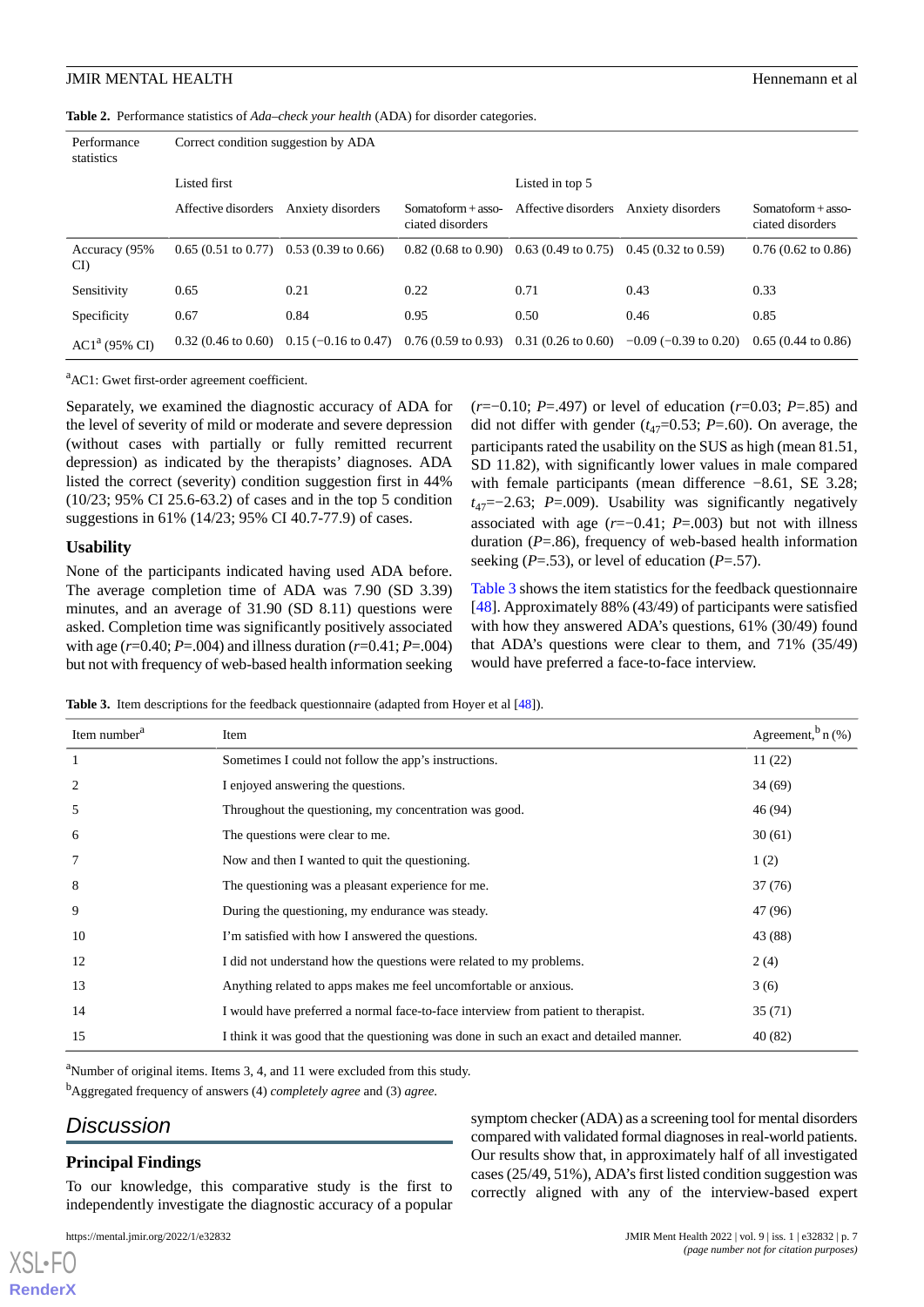diagnoses. This transdiagnostic accuracy was higher than the average rates of symptom checkers from previous comparative studies (26%-36%) that used case vignettes of various health conditions [[34](#page-10-24)[,36](#page-11-1),[57\]](#page-11-22). Furthermore, the accuracy observed in our study is close to the performance rate of ADA (48.5%) across a broad spectrum of medical conditions in the study by Gilbert et al [\[34](#page-10-24)] but lower than in another recent comparative study (72%) [\[35](#page-11-0)]. When compared with a study by Barriga et al [\[58](#page-11-23)], who investigated the accuracy of another symptom checker (Mediktor) in real patients in an emergency care unit, the accuracy for the first listed condition suggestions was in a comparable range (51% vs 42.9%). In two-thirds (34/49, 67%) of cases, 1 in 5 condition suggestions aligned with any of the interview-based diagnoses, which is somewhat below the range of performance rates of ADA in previous studies using case vignettes (77%-84%) [\[34](#page-10-24),[35\]](#page-11-0) or patients seeking emergency care (91.3%) [[58\]](#page-11-23). However, our findings can only be compared with the accuracy from previous studies to a limited extent. These studies included only 1 potentially correct diagnosis per case as opposed to multiple diagnoses per case in our study.

The transdiagnostic accuracy of ADA could be considered lower when compared with sensitivities of self-report screenings for mental disorders that range between 0.72 and 0.90 according to previous studies [\[59](#page-11-24)-[62\]](#page-12-0). However, the different measures of agreement must be considered here. Interestingly, the transdiagnostic performance of ADA when used by patients is comparable with that of studies in which medical experts used ADA to enter information based on case vignettes [[34\]](#page-10-24). This is in contrast to previous findings by Jungmann et al [\[39](#page-11-4)], who demonstrated lower performance rates of ADA in laypeople compared with health professionals with regard to correctly identifying mental disorders from case vignettes of adults and adolescents. However, our study was designed differently as we did not use standardized vignettes, and therapist diagnoses were not checked by independent raters. An interesting future study design would be to directly compare the expert and consumer-level use of symptom checkers and explore differences in diagnostic performance. However, we provide preliminary evidence that no expert knowledge or user experience may be needed to yield performance rates comparable with those of health professionals using symptom checkers. As our participants were all novices in the use of ADA, we could not test the potential beneficial effect of familiarity on diagnostic accuracy. Future studies could, for example, include a test run where participants enter information from a standardized vignette to familiarize themselves with the symptom checker.

Within the most prevalent subcategories of mental disorders in our sample, we observed considerable differences in performance statistics. For somatoform and associated disorders, accuracy, specificity, and interrater reliabilities were highest and could be considered acceptable. This may resemble the accuracy of ADA, particularly in detecting somatic medical conditions, which has been the focus of previous studies [[34,](#page-10-24)[35\]](#page-11-0). Beyond this, the unifying classification of functional somatic syndromes (eg, irritable bowel syndrome and fibromyalgia) as somatoform disorders is subject to ongoing controversial debate [[49](#page-11-14)[,63](#page-12-1)]. However, the base rate  $\left($  <10%) was lowest across

disorder categories, which in turn may have inflated specificity and interrater reliability. For affective and anxiety disorders, performance was lower than one would expect given that these disorder categories have a high prevalence in the general as well as clinical populations [[64,](#page-12-2)[65](#page-12-3)] and when compared with higher sensitivities of self-report screenings, particularly those observed for anxiety disorders [\[66](#page-12-4)[-68](#page-12-5)]. However, with regard to the small sample size, and as the diagnostic coding scheme [[39\]](#page-11-4) could be considered relatively liberal for some disorders, replication in a larger sample and with more fine-grained diagnostic coding seems warranted to obtain a more robust estimation of diagnostic performance.

Furthermore, the participants rated the usability of ADA as high, which is in line with data from a previous study in primary care patients [[30\]](#page-10-20). However, self-selection of study participation could have positively biased usability ratings. Concerning acceptability, almost three-fourths of our participants (35/49, 71%) preferred face-to-face diagnostics by a health professional over the symptom checker, which is comparable with preference ratings from the German general population [\[18](#page-10-8)]. This could be critical regarding the *reshaping* of diagnostic practice as acceptance represents a crucial premise for the implementation of health resources [\[69](#page-12-6)]. As symptom checkers are more likely to complement rather than substitute diagnostic processes, it would be interesting to also investigate patients' and health professionals'views on the combination of traditional and digital diagnostic procedures, for example, whether symptom checkers would be preferred as a first or second opinion in differential diagnoses or as assistance in clinical decision-making. In this regard, we did not confront the patients or therapists directly with the condition suggestions to not influence the diagnostic process. However, for clinical implementation, it would be interesting to study how symptom checkers used early in the patient journey preempt the diagnostic process and medical decisions. Further studies could also investigate the trust of users in the diagnostic and triage suggestions of symptom checkers compared with other sources of health information (eg, the internet and health professionals).

#### **Strengths and Limitations**

Concerning the interpretation of our results, several limitations must be considered. Generally, the therapists' diagnoses were based on additional information beyond the diagnostic interview (eg, anamnesis, medical records, and questionnaires) that was not available to the symptom checker, which represents a much more extensive process in terms of time and content, whereas, in using the symptom checker, the patients could decide what and how many different symptom complexes they entered. Although this ensured a user-oriented research focus, findings on diagnostic accuracy must thus be interpreted against the informational disbalance between the 2 rating sources. In this regard, it should also be noted that we compared ADA's *differential* condition suggestions for 1 symptomatology with final diagnoses by therapists (and not vice versa with their differential diagnoses). Thus, it seems reasonable to remind clinicians that expect symptom checkers to be a universal screening tool that these are designed to provide condition suggestions for 1 symptomatology at a time and, given their current intended purpose, are not suited to replace a broad

 $XS$  $\cdot$ FC **[RenderX](http://www.renderx.com/)**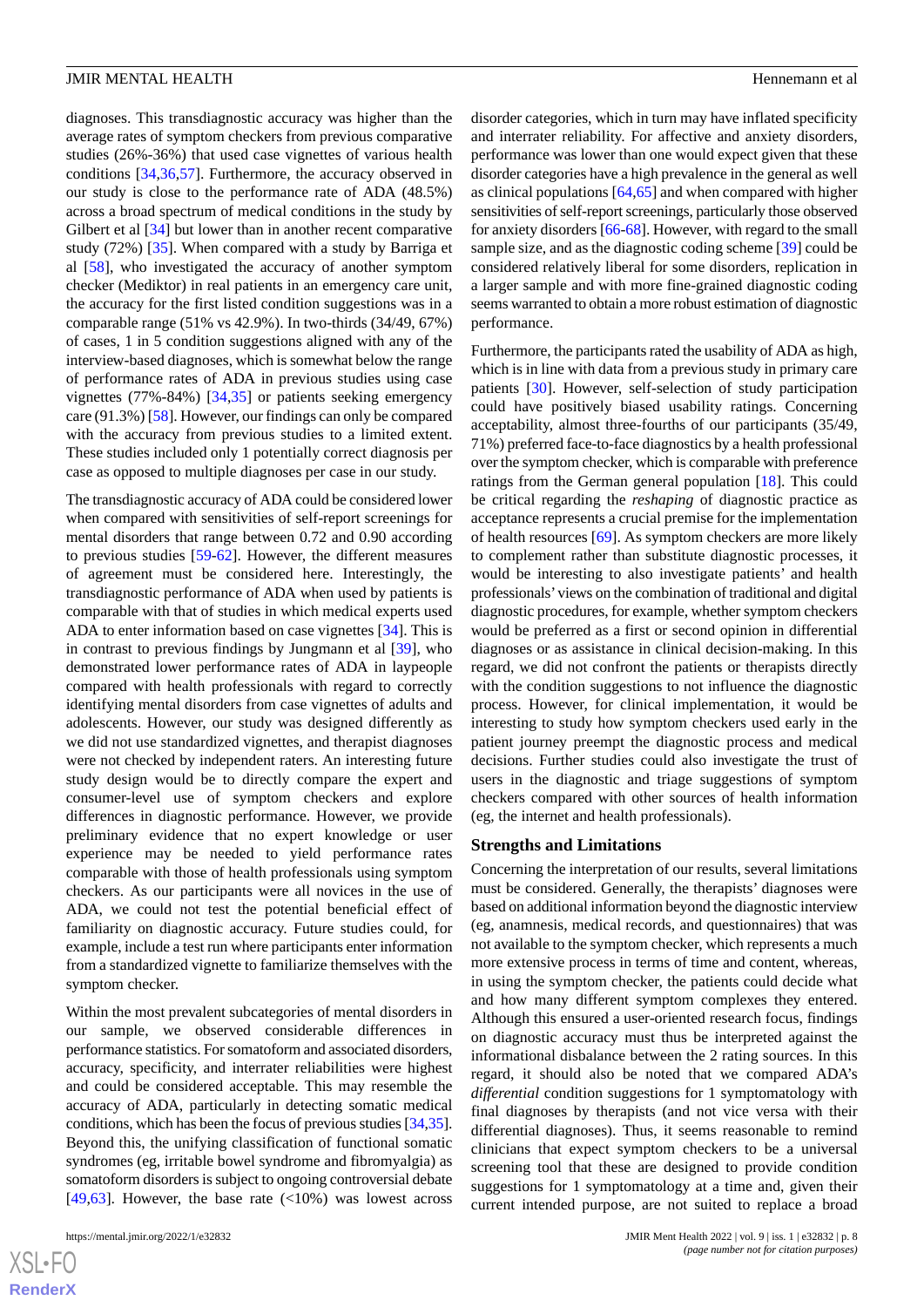diagnostic screening (eg, via validated questionnaires or interviews). Furthermore, as digital resources may change over time, particularly when considering learning algorithms, current accuracy rates may do so as well. As previous studies have shown considerable differences between symptom checkers' diagnostic accuracy [\[33](#page-10-23),[35\]](#page-11-0), future studies could compare various symptom checkers for the formal diagnosis of mental disorders. On this matter, evidence indicates that the use of algorithms over other methods, the inclusion of demographic information [\[57](#page-11-22)], or more rigorous questioning [\[35](#page-11-0)] could explain the differences between symptom checkers' diagnostic performances.

In addition, as this study had a pilot character and pandemic restrictions further impeded recruitment, we included a rather small sample when compared with previous studies with patients [[58\]](#page-11-23). Large-scale, multicenter studies are warranted for more robust estimates of diagnostic performance, including a more fine-grained analysis of unprocessed diagnoses. The diagnostic spectrum of our participants was somewhat limited ([Multimedia](#page-9-9) [Appendix 1](#page-9-9)), with substance abuse disorders, eating disorders, or posttraumatic stress disorders being underrepresented. However, the most common mental disorders were frequent in our sample and resembled prevalence rates in medical settings [[70\]](#page-12-7). In contrast to previous comparative studies [\[34](#page-10-24)], we did not include >1 diagnostic rater or assess the correctness of interview-based diagnoses. Previous studies have demonstrated a large variation in interrater reliabilities of diagnoses based on SCIDs that can range from substantial to even low agreement [[71](#page-12-8)[-73](#page-12-9)], which may challenge the validity of this as a *gold standard* in diagnosis [\[74](#page-12-10)].

Although the therapists who participated in this study were in advanced clinical training, including diagnostic training and regular supervision, and thus were experienced in performing diagnostic procedures, we did not assess the level of (diagnostic) experience or check the therapists' or symptom checker's diagnoses independently. In addition, newer versions of diagnostic systems (eg, the Diagnostic and Statistical Manual of Mental Disorders, Fifth Edition, and the ICD-11) and corresponding clinical interviews should be considered as comparators in further research. Generally, one could also criticize the exclusive categorical diagnostic approach of this study, which has been challenged recently by a strictly empirical and dimensional understanding and taxonomy of psychopathology such as the Hierarchical Taxonomy of Psychopathology [[75\]](#page-12-11), and dimensional self-report instruments would be a logical comparator for future studies.

However, our study constitutes a robust test of the diagnostic accuracy of ADA in comparison with formal clinical diagnostics, which is pivotal for clinical implementation. We considered some major limitations of previous studies [\[32](#page-10-22)] given that we collected real-world patient data, which comes closer to the current intended laypeople-oriented application of symptom checkers. In contrast to standardized vignettes, which have been the default method in previous studies, our data were thus not limited to single-diagnosis cases and included consistent comorbidities. In addition, we were able to recruit a diverse sample, which covered various age groups as well as intensities of health-related internet use. Eventually, we performed an

[XSL](http://www.w3.org/Style/XSL)•FO **[RenderX](http://www.renderx.com/)**

independent scientific evaluation of a commercially available product, which seems important given the plethora of health apps that have not been scientifically reviewed [[14,](#page-10-4)[15](#page-10-5)].

#### **Clinical Implications**

Our findings offer various clinical implications. At the public health level, symptom checkers have some potential to reduce underdiagnosis and undertreatment of mental disorders [\[76](#page-12-12)] and may ideally contribute to reducing chronicity and treatment delay as they represent a low-threshold, multilingual diagnostic instrument. For their possible role in formal diagnosis, the level of diagnostic and triage accuracy is the most important indicator. However, for individuals with mental health problems, the exact differentiation (eg, the severity of major depression and type of anxiety disorder) could be less important than informing on the broader diagnostic category and providing triage advice. Here, evidence shows that, although most symptom checkers seem to provide safe triage advice [\[33](#page-10-23)], they are somewhat more risk-averse [\[57](#page-11-22)] than health professionals, which could increase health care use and costs. Then again, when compared with entering symptoms into a web-based search engine, symptom checkers are likely to be a superior tool for diagnostic assistance. However, both sources can have a similar risk of adverse emotional or behavioral consequences according to a recent study by Jungmann et al [[20\]](#page-10-10). For example, similar to a search engine, a symptom checker can increase health anxiety and negative affect after searching for causes of symptoms (eg, shortness of breath). In addition, symptom checkers could make the diagnostic process less intuitive and controllable, and vulnerable patient groups, less educated people, or older people are probably less likely to take advantage of this resource at the public health level, thus increasing the "digital divide" [\[77](#page-12-13),[78\]](#page-12-14).

As argued by Semigran et al [\[33](#page-10-23)], if symptom checkers are regarded as a potential replacement for professional diagnostics (ie, beyond their current intended purpose), they are likely an inferior alternative. Although the average diagnostic performance of symptom checkers can be considered generally low when compared with diagnostic standards (eg, expert diagnoses and validated diagnostic instruments), some symptom checkers show more promising performance rates, including the symptom checker studied here [\[34](#page-10-24),[35\]](#page-11-0). Nevertheless, the progressive dissemination of smart screening instruments may contribute to shared decision-making and promote patients' understanding of and engagement in health decisions. As such, digital health resources have already become an important factor in the therapist-patient relationship [[79\]](#page-12-15) as more patients use digital resources for diagnostic and treatment purposes.

Although symptom checkers or even automated (eg, avatar-based) diagnostic systems [\[80](#page-12-16)] may reduce clinician time, they still rely on the active engagement of users. The advancement of passive mobile sensing through smartphones or wearables (eg, mobility pattern, facial expression, and speech analysis [[81,](#page-12-17)[82](#page-12-18)]) may allow for in situ, fine-grained digital phenotyping even without this active user input. Although this may reduce the diagnostic effort, at the same time, the perceived control over the diagnostic process could be limited. Thus, both active and passive diagnostic approaches will have to demonstrate their quality and acceptability in routine care.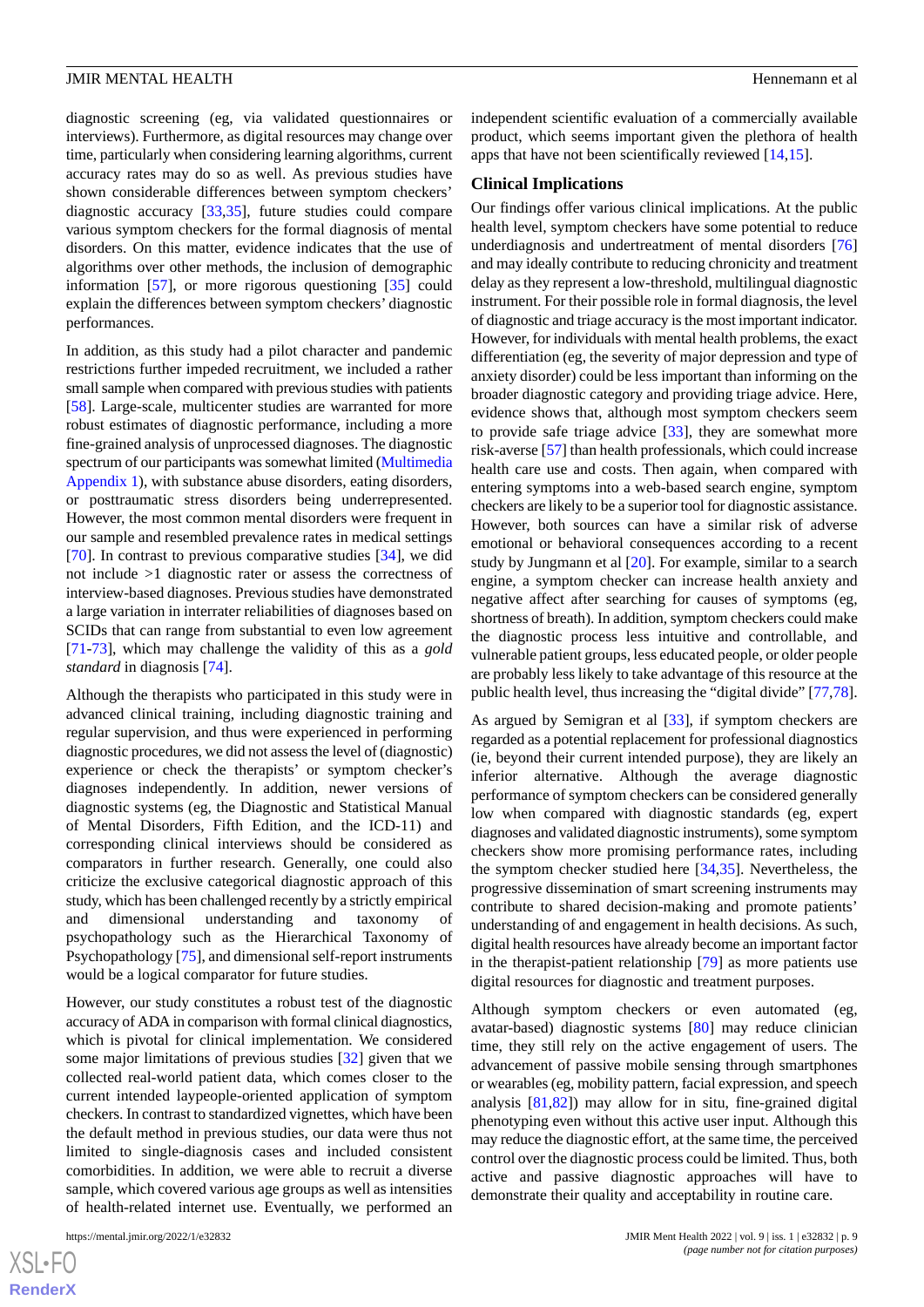Besides their potential as a waiting room screening tool, the most typical use case would be to study users in their home environment. This would also allow for a better understanding of adequate medical help-seeking, which seems to be positively associated with the triage advice of symptom checkers [\[83](#page-12-19)].

Finally, future research should address the effect of symptom checkers on other meaningful outcomes, such as stigmatization, attitudes toward psychotherapy, health-related self-efficacy, or the association with treatment success, which would advance the understanding of the clinical impact of these tools on mental health care.

disorders in real patients is close to the range of performances from previous case vignette studies that covered a broad spectrum of medical conditions. From a formal diagnostic standpoint, ADA could provide clinicians with a list of condition suggestions with moderate-to-good accuracy, whereas diagnostic performances were inconsistent between disorder categories and also included low interrater reliabilities. The symptom checker was rated as user-friendly overall but was less preferred than face-to-face diagnostics. The value of symptom checkers for diagnostic screening needs to be tested on larger samples and in comparison with further diagnostic resources such as established self-report screenings.

# **Conclusions**

Overall, our findings indicate that the diagnostic performance of a widely available symptom checker in detecting mental

# **Acknowledgments**

The authors would like to thank Lea Gronemeier and Stephie Grüßner for their invaluable support in the recruitment of participants and data collection, as well as Luise Loga and Sylvan Germer for their help in organizing the data. This research was supported by internal funding (reimbursement for participants). No third-party financial support was received.

# **Authors' Contributions**

SH, SMJ, and MW designed the study. SH conducted the study and analyzed and interpreted the data. SH wrote the draft of this manuscript. SK, MW, and SMJ provided valuable revisions. All authors contributed to further writing of the manuscript and approved the final version.

# <span id="page-9-9"></span>**Conflicts of Interest**

None declared. The authors have no relation whatsoever to Ada Health GmbH or other commercial interests.

# **Multimedia Appendix 1**

<span id="page-9-0"></span>Interview-based expert diagnoses and condition suggestions by the symptom checker app (*Ada–check your health*). [[XLSX File \(Microsoft Excel File\), 15 KB](https://jmir.org/api/download?alt_name=mental_v9i1e32832_app1.xlsx&filename=001cd3f11170963a4754482fdcd0dce5.xlsx)-[Multimedia Appendix 1\]](https://jmir.org/api/download?alt_name=mental_v9i1e32832_app1.xlsx&filename=001cd3f11170963a4754482fdcd0dce5.xlsx)

#### <span id="page-9-1"></span>**References**

- <span id="page-9-2"></span>1. Europeans becoming enthusiastic users of online health information. European Commission. 2014. URL: [https:/](https://digital-strategy.ec.europa.eu/en/news/europeans-becoming-enthusiastic-users-online-health-information) [/digital-strategy.ec.europa.eu/en/news/europeans-becoming-enthusiastic-users-online-health-information](https://digital-strategy.ec.europa.eu/en/news/europeans-becoming-enthusiastic-users-online-health-information) [accessed 2021-01-14]
- <span id="page-9-3"></span>2. Anthes E. Mental health: there's an app for that. Nature 2016;532(7597):20-23. [doi: [10.1038/532020a](http://dx.doi.org/10.1038/532020a)] [Medline: [27078548\]](http://www.ncbi.nlm.nih.gov/entrez/query.fcgi?cmd=Retrieve&db=PubMed&list_uids=27078548&dopt=Abstract)
- <span id="page-9-4"></span>3. Griffiths F, Lindenmeyer A, Powell J, Lowe P, Thorogood M. Why are health care interventions delivered over the internet? A systematic review of the published literature. J Med Internet Res 2006;8(2):e10 [[FREE Full text\]](http://www.jmir.org/2006/2/e10/) [doi: [10.2196/jmir.8.2.e10\]](http://dx.doi.org/10.2196/jmir.8.2.e10) [Medline: [16867965](http://www.ncbi.nlm.nih.gov/entrez/query.fcgi?cmd=Retrieve&db=PubMed&list_uids=16867965&dopt=Abstract)]
- <span id="page-9-5"></span>4. Berger M, Wagner TH, Baker LC. Internet use and stigmatized illness. Soc Sci Med 2005;61(8):1821-1827. [doi: [10.1016/j.socscimed.2005.03.025](http://dx.doi.org/10.1016/j.socscimed.2005.03.025)] [Medline: [16029778](http://www.ncbi.nlm.nih.gov/entrez/query.fcgi?cmd=Retrieve&db=PubMed&list_uids=16029778&dopt=Abstract)]
- <span id="page-9-6"></span>5. Erritty P, Wydell TN. Are lay people good at recognising the symptoms of schizophrenia? PLoS One 2013;8(1):e52913. [doi: [10.1371/journal.pone.0052913\]](http://dx.doi.org/10.1371/journal.pone.0052913) [Medline: [23301001\]](http://www.ncbi.nlm.nih.gov/entrez/query.fcgi?cmd=Retrieve&db=PubMed&list_uids=23301001&dopt=Abstract)
- <span id="page-9-7"></span>6. Patel V, Maj M, Flisher AJ, De Silva MJ, Koschorke M, Prince M, WPA Zonal and Member Society Representatives. Reducing the treatment gap for mental disorders: a WPA survey. World Psychiatry 2010;9(3):169-176 [[FREE Full text](http://onlinelibrary.wiley.com/resolve/openurl?genre=article&sid=nlm:pubmed&issn=1723-8617&date=2010&volume=9&issue=3&spage=169)] [doi: [10.1002/j.2051-5545.2010.tb00305.x](http://dx.doi.org/10.1002/j.2051-5545.2010.tb00305.x)] [Medline: [20975864\]](http://www.ncbi.nlm.nih.gov/entrez/query.fcgi?cmd=Retrieve&db=PubMed&list_uids=20975864&dopt=Abstract)
- <span id="page-9-8"></span>7. Wang PS, Angermeyer M, Borges G, Bruffaerts R, Chiu WT, Girolamo GDE, et al. Delay and failure in treatment seeking after first onset of mental disorders in the World Health Organization's World Mental Health Survey Initiative. World Psychiatry 2007;6(3):177-185 [[FREE Full text](http://onlinelibrary.wiley.com/resolve/openurl?genre=article&sid=nlm:pubmed&issn=1723-8617&date=2007&volume=6&issue=3&spage=177)] [Medline: [18188443\]](http://www.ncbi.nlm.nih.gov/entrez/query.fcgi?cmd=Retrieve&db=PubMed&list_uids=18188443&dopt=Abstract)
- 8. Chiauzzi E, DasMahapatra P, Cochin E, Bunce M, Khoury R, Dave P. Factors in patient empowerment: a survey of an online patient research network. Patient 2016;9(6):511-523. [doi: [10.1007/s40271-016-0171-2\]](http://dx.doi.org/10.1007/s40271-016-0171-2) [Medline: [27155887](http://www.ncbi.nlm.nih.gov/entrez/query.fcgi?cmd=Retrieve&db=PubMed&list_uids=27155887&dopt=Abstract)]
- 9. Eysenbach G, Powell J, Kuss O, Sa ER. Empirical studies assessing the quality of health information for consumers on the world wide web: a systematic review. JAMA 2002;287(20):2691-2700. [doi: [10.1001/jama.287.20.2691](http://dx.doi.org/10.1001/jama.287.20.2691)] [Medline: [12020305](http://www.ncbi.nlm.nih.gov/entrez/query.fcgi?cmd=Retrieve&db=PubMed&list_uids=12020305&dopt=Abstract)]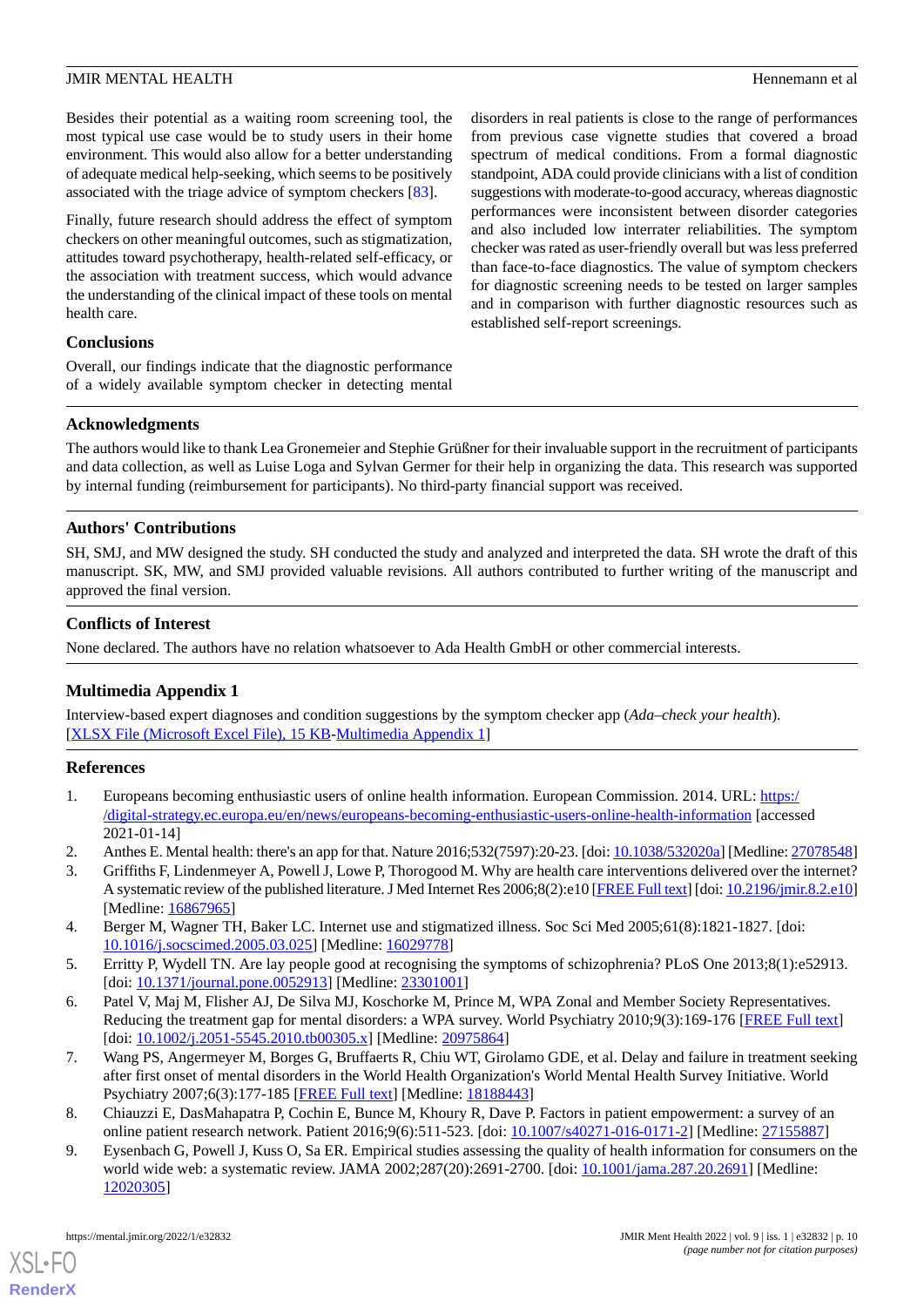# **JMIR MENTAL HEALTH Hence All and Solution**  $\blacksquare$  **Hence All and Solution Hennemann et all and Solution Hennemann et all**

- <span id="page-10-0"></span>10. Weaver III JB, Thompson NJ, Weaver SS, Hopkins GL. Healthcare non-adherence decisions and internet health information. Comput Hum Behav 2009;25(6):1373-1380. [doi: [10.1016/j.chb.2009.05.011\]](http://dx.doi.org/10.1016/j.chb.2009.05.011)
- <span id="page-10-2"></span><span id="page-10-1"></span>11. Grohol JM, Slimowicz J, Granda R. The quality of mental health information commonly searched for on the Internet. Cyberpsychol Behav Soc Netw 2014;17(4):216-221. [doi: [10.1089/cyber.2013.0258\]](http://dx.doi.org/10.1089/cyber.2013.0258) [Medline: [24237287\]](http://www.ncbi.nlm.nih.gov/entrez/query.fcgi?cmd=Retrieve&db=PubMed&list_uids=24237287&dopt=Abstract)
- <span id="page-10-3"></span>12. Ipser JC, Dewing S, Stein DJ. A systematic review of the quality of information on the treatment of anxiety disorders on the internet. Curr Psychiatry Rep 2007;9(4):303-309. [doi: [10.1007/s11920-007-0037-3](http://dx.doi.org/10.1007/s11920-007-0037-3)] [Medline: [17880862\]](http://www.ncbi.nlm.nih.gov/entrez/query.fcgi?cmd=Retrieve&db=PubMed&list_uids=17880862&dopt=Abstract)
- <span id="page-10-4"></span>13. North F, Ward WJ, Varkey P, Tulledge-Scheitel SM. Should you search the Internet for information about your acute symptom? Telemed J E Health 2012;18(3):213-218. [doi: [10.1089/tmj.2011.0127](http://dx.doi.org/10.1089/tmj.2011.0127)] [Medline: [22364307\]](http://www.ncbi.nlm.nih.gov/entrez/query.fcgi?cmd=Retrieve&db=PubMed&list_uids=22364307&dopt=Abstract)
- <span id="page-10-5"></span>14. Terhorst Y, Rathner EM, Baumeister H, Sander L. «Hilfe aus dem App-Store?»: eine systematische Übersichtsarbeit und evaluation von apps zur anwendung bei depressionen. Verhaltenstherapie 2018;28(2):101-112. [doi: [10.1159/000481692](http://dx.doi.org/10.1159/000481692)]
- <span id="page-10-6"></span>15. Sander LB, Schorndanner J, Terhorst Y, Spanhel K, Pryss R, Baumeister H, et al. 'Help for trauma from the app stores?' A systematic review and standardised rating of apps for post-traumatic stress disorder (PTSD). Eur J Psychotraumatol 2020;11(1):1701788 [[FREE Full text\]](http://europepmc.org/abstract/MED/32002136) [doi: [10.1080/20008198.2019.1701788\]](http://dx.doi.org/10.1080/20008198.2019.1701788) [Medline: [32002136](http://www.ncbi.nlm.nih.gov/entrez/query.fcgi?cmd=Retrieve&db=PubMed&list_uids=32002136&dopt=Abstract)]
- <span id="page-10-7"></span>16. Norman CD, Skinner HA. eHealth literacy: essential skills for consumer health in a networked world. J Med Internet Res 2006;8(2):e9 [\[FREE Full text](http://www.jmir.org/2006/2/e9/)] [doi: [10.2196/jmir.8.2.e9\]](http://dx.doi.org/10.2196/jmir.8.2.e9) [Medline: [16867972\]](http://www.ncbi.nlm.nih.gov/entrez/query.fcgi?cmd=Retrieve&db=PubMed&list_uids=16867972&dopt=Abstract)
- <span id="page-10-8"></span>17. Neter E, Brainin E. eHealth literacy: extending the digital divide to the realm of health information. J Med Internet Res 2012;14(1):e19 [\[FREE Full text](https://www.jmir.org/2012/1/e19/)] [doi: [10.2196/jmir.1619\]](http://dx.doi.org/10.2196/jmir.1619) [Medline: [22357448](http://www.ncbi.nlm.nih.gov/entrez/query.fcgi?cmd=Retrieve&db=PubMed&list_uids=22357448&dopt=Abstract)]
- <span id="page-10-9"></span>18. Baumann E, Czerwinski F, Rosset M, Seelig M, Suhr R. Wie informieren sich die Menschen in Deutschland zum Thema Gesundheit? Erkenntnisse aus der ersten Welle von HINTS Germany. Bundesgesundheitsblatt Gesundheitsforschung Gesundheitsschutz 2020;63(9):1151-1160. [doi: [10.1007/s00103-020-03192-x](http://dx.doi.org/10.1007/s00103-020-03192-x)] [Medline: [32666180\]](http://www.ncbi.nlm.nih.gov/entrez/query.fcgi?cmd=Retrieve&db=PubMed&list_uids=32666180&dopt=Abstract)
- <span id="page-10-10"></span>19. Powell J, Clarke A. Internet information-seeking in mental health: population survey. Br J Psychiatry 2006;189:273-277 [[FREE Full text](http://bjp.rcpsych.org/cgi/pmidlookup?view=long&pmid=16946364)] [doi: [10.1192/bjp.bp.105.017319](http://dx.doi.org/10.1192/bjp.bp.105.017319)] [Medline: [16946364\]](http://www.ncbi.nlm.nih.gov/entrez/query.fcgi?cmd=Retrieve&db=PubMed&list_uids=16946364&dopt=Abstract)
- <span id="page-10-12"></span><span id="page-10-11"></span>20. Jungmann SM, Brand S, Kolb J, Witthöft M. Do Dr. Google and health apps have (comparable) side effects? An experimental study. Clin Psychol Sci 2020;8(2):306-317. [doi: [10.1177/2167702619894904\]](http://dx.doi.org/10.1177/2167702619894904)
- <span id="page-10-13"></span>21. Tyrer P, Cooper S, Tyrer H, Wang D, Bassett P. Increase in the prevalence of health anxiety in medical clinics: possible cyberchondria. Int J Soc Psychiatry 2019;65(7-8):566-569. [doi: [10.1177/0020764019866231](http://dx.doi.org/10.1177/0020764019866231)] [Medline: [31379243](http://www.ncbi.nlm.nih.gov/entrez/query.fcgi?cmd=Retrieve&db=PubMed&list_uids=31379243&dopt=Abstract)]
- 22. Eastin MS, Guinsler NM. Worried and wired: effects of health anxiety on information-seeking and health care utilization behaviors. Cyberpsychol Behav 2006;9(4):494-498. [doi: [10.1089/cpb.2006.9.494\]](http://dx.doi.org/10.1089/cpb.2006.9.494) [Medline: [16901253\]](http://www.ncbi.nlm.nih.gov/entrez/query.fcgi?cmd=Retrieve&db=PubMed&list_uids=16901253&dopt=Abstract)
- <span id="page-10-15"></span><span id="page-10-14"></span>23. Wangler J, Jansky M. General practitioners'challenges and strategies in dealing with Internet-related health anxieties—results of a qualitative study among primary care physicians in Germany. Wien Med Wochenschr 2020;170(13-14):329-339. [doi: [10.1007/s10354-020-00777-8\]](http://dx.doi.org/10.1007/s10354-020-00777-8) [Medline: [32767159\]](http://www.ncbi.nlm.nih.gov/entrez/query.fcgi?cmd=Retrieve&db=PubMed&list_uids=32767159&dopt=Abstract)
- <span id="page-10-16"></span>24. Luxton DD. Artificial intelligence in psychological practice: current and future applications and implications. Prof Psychol Res Pr 2014;45(5):332-339. [doi: [10.1037/a0034559](http://dx.doi.org/10.1037/a0034559)]
- <span id="page-10-17"></span>25. Palanica A, Flaschner P, Thommandram A, Li M, Fossat Y. Physicians' perceptions of chatbots in health care: cross-sectional web-based survey. J Med Internet Res 2019;21(4):e12887. [doi: [10.2196/12887](http://dx.doi.org/10.2196/12887)] [Medline: [30950796\]](http://www.ncbi.nlm.nih.gov/entrez/query.fcgi?cmd=Retrieve&db=PubMed&list_uids=30950796&dopt=Abstract)
- <span id="page-10-18"></span>26. Millenson ML, Baldwin JL, Zipperer L, Singh H. Beyond Dr. Google: the evidence on consumer-facing digital tools for diagnosis. Diagnosis (Berl) 2018;5(3):95-105. [doi: [10.1515/dx-2018-0009](http://dx.doi.org/10.1515/dx-2018-0009)] [Medline: [30032130\]](http://www.ncbi.nlm.nih.gov/entrez/query.fcgi?cmd=Retrieve&db=PubMed&list_uids=30032130&dopt=Abstract)
- <span id="page-10-19"></span>27. Shen C, Nguyen M, Gregor A, Isaza G, Beattie A. Accuracy of a popular online symptom checker for ophthalmic diagnoses. JAMA Ophthalmol 2019;137(6):690-692. [doi: [10.1001/jamaophthalmol.2019.0571](http://dx.doi.org/10.1001/jamaophthalmol.2019.0571)] [Medline: [30973602\]](http://www.ncbi.nlm.nih.gov/entrez/query.fcgi?cmd=Retrieve&db=PubMed&list_uids=30973602&dopt=Abstract)
- <span id="page-10-20"></span>28. Munsch N, Martin A, Gruarin S, Nateqi J, Abdarahmane I, Weingartner-Ortner R, et al. Diagnostic accuracy of web-based COVID-19 symptom checkers: comparison study. J Med Internet Res 2020;22(10):e21299 [\[FREE Full text\]](https://www.jmir.org/2020/10/e21299/) [doi: [10.2196/21299\]](http://dx.doi.org/10.2196/21299) [Medline: [33001828\]](http://www.ncbi.nlm.nih.gov/entrez/query.fcgi?cmd=Retrieve&db=PubMed&list_uids=33001828&dopt=Abstract)
- <span id="page-10-21"></span>29. Berry AC, Cash BD, Wang B, Mulekar MS, Van Haneghan AB, Yuquimpo K, et al. Online symptom checker diagnostic and triage accuracy for HIV and hepatitis C. Epidemiol Infect 2019;147:e104. [doi: [10.1017/s0950268819000268\]](http://dx.doi.org/10.1017/s0950268819000268) [Medline: [30869052](http://www.ncbi.nlm.nih.gov/entrez/query.fcgi?cmd=Retrieve&db=PubMed&list_uids=30869052&dopt=Abstract)]
- <span id="page-10-22"></span>30. Miller S, Gilbert S, Virani V, Wicks P. Patients' utilization and perception of an artificial intelligence-based symptom assessment and advice technology in a British primary care waiting room: exploratory pilot study. JMIR Hum Factors 2020;7(3):e19713 [\[FREE Full text](https://humanfactors.jmir.org/2020/3/e19713/)] [doi: [10.2196/19713\]](http://dx.doi.org/10.2196/19713) [Medline: [32540836\]](http://www.ncbi.nlm.nih.gov/entrez/query.fcgi?cmd=Retrieve&db=PubMed&list_uids=32540836&dopt=Abstract)
- <span id="page-10-23"></span>31. Meyer AN, Giardina TD, Spitzmueller C, Shahid U, Scott TM, Singh H. Patient perspectives on the usefulness of an artificial intelligence–assisted symptom checker: cross-sectional survey study. J Med Internet Res 2020;22(1):e14679. [doi: [10.2196/14679\]](http://dx.doi.org/10.2196/14679) [Medline: [32012052\]](http://www.ncbi.nlm.nih.gov/entrez/query.fcgi?cmd=Retrieve&db=PubMed&list_uids=32012052&dopt=Abstract)
- <span id="page-10-24"></span>32. Chambers D, Cantrell AJ, Johnson M, Preston L, Baxter SK, Booth A, et al. Digital and online symptom checkers and health assessment/triage services for urgent health problems: systematic review. BMJ Open 2019;9(8):e027743. [doi: [10.1136/bmjopen-2018-027743\]](http://dx.doi.org/10.1136/bmjopen-2018-027743) [Medline: [31375610](http://www.ncbi.nlm.nih.gov/entrez/query.fcgi?cmd=Retrieve&db=PubMed&list_uids=31375610&dopt=Abstract)]
- 33. Ceney A, Tolond S, Glowinski A, Marks B, Swift S, Palser T. Accuracy of online symptom checkers and the potential impact on service utilisation. PLoS One 2021;16(7):e0254088. [doi: [10.1371/journal.pone.0254088](http://dx.doi.org/10.1371/journal.pone.0254088)] [Medline: [34265845](http://www.ncbi.nlm.nih.gov/entrez/query.fcgi?cmd=Retrieve&db=PubMed&list_uids=34265845&dopt=Abstract)]
- 34. Semigran HL, Linder JA, Gidengil C, Mehrotra A. Evaluation of symptom checkers for self diagnosis and triage: audit study. BMJ 2015;351:h3480. [doi: [10.1136/bmj.h3480\]](http://dx.doi.org/10.1136/bmj.h3480) [Medline: [26157077](http://www.ncbi.nlm.nih.gov/entrez/query.fcgi?cmd=Retrieve&db=PubMed&list_uids=26157077&dopt=Abstract)]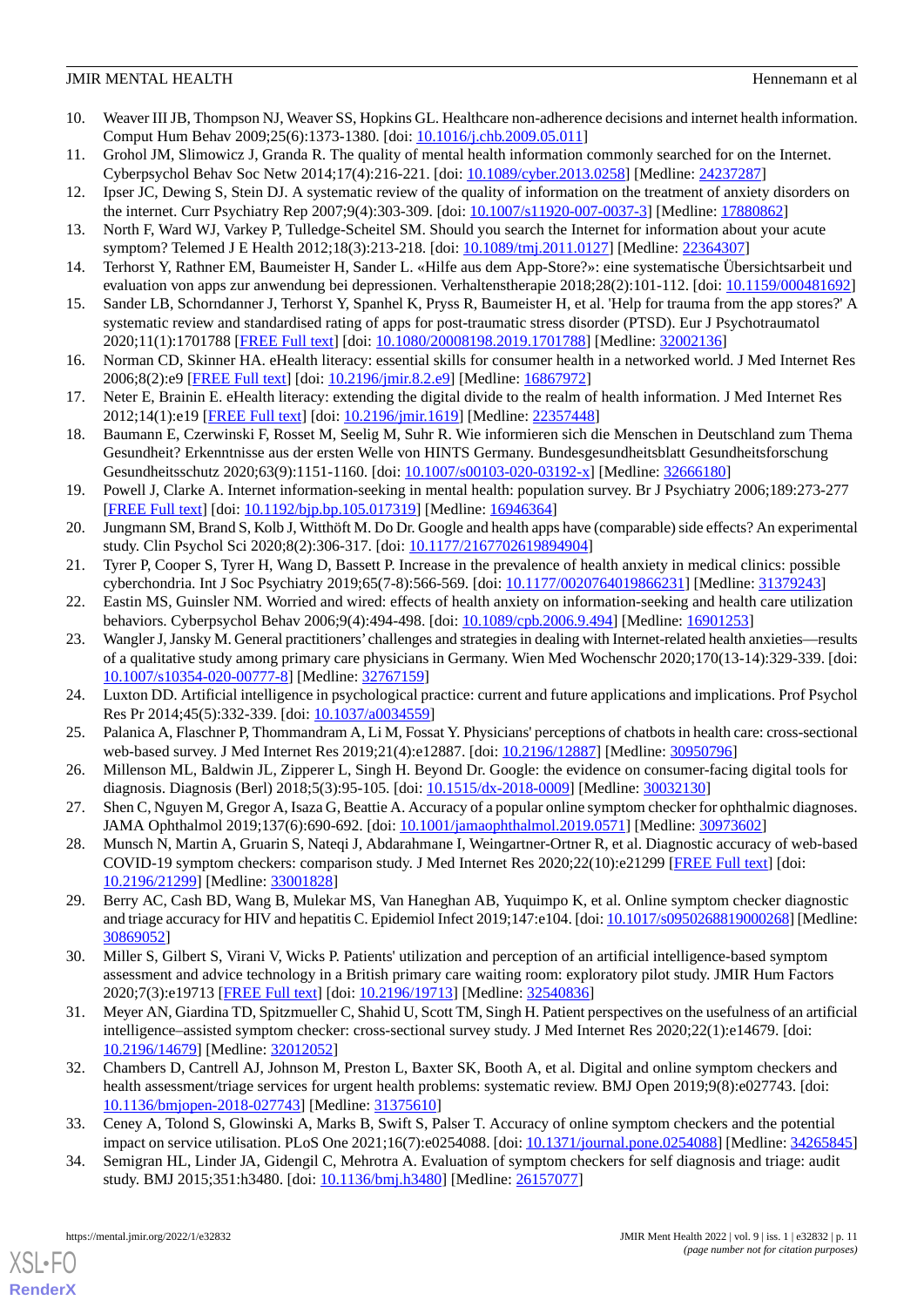# **JMIR MENTAL HEALTH Hence All and Solution**  $\blacksquare$  **Hence All and Solution Hennemann et all and Solution Hennemann et all**

- <span id="page-11-0"></span>35. Gilbert S, Mehl A, Baluch A, Cawley C, Challiner J, Fraser H, et al. How accurate are digital symptom assessment apps for suggesting conditions and urgency advice? A clinical vignettes comparison to GPs. BMJ Open 2020;10(12):e040269. [doi: [10.1136/bmjopen-2020-040269\]](http://dx.doi.org/10.1136/bmjopen-2020-040269) [Medline: [33328258\]](http://www.ncbi.nlm.nih.gov/entrez/query.fcgi?cmd=Retrieve&db=PubMed&list_uids=33328258&dopt=Abstract)
- <span id="page-11-2"></span><span id="page-11-1"></span>36. Semigran HL, Levine DM, Nundy S, Mehrotra A. Comparison of physician and computer diagnostic accuracy. JAMA Intern Med 2016;176(12):1860-1861. [doi: [10.1001/jamainternmed.2016.6001\]](http://dx.doi.org/10.1001/jamainternmed.2016.6001) [Medline: [27723877\]](http://www.ncbi.nlm.nih.gov/entrez/query.fcgi?cmd=Retrieve&db=PubMed&list_uids=27723877&dopt=Abstract)
- 37. Baker A, Perov Y, Middleton K, Baxter J, Mullarkey D, Sangar D, et al. A comparison of artificial intelligence and human doctors for the purpose of triage and diagnosis. Front Artif Intell 2020;3:543405. [doi: [10.3389/frai.2020.543405](http://dx.doi.org/10.3389/frai.2020.543405)] [Medline: [33733203](http://www.ncbi.nlm.nih.gov/entrez/query.fcgi?cmd=Retrieve&db=PubMed&list_uids=33733203&dopt=Abstract)]
- <span id="page-11-4"></span><span id="page-11-3"></span>38. Fraser H, Coiera E, Wong D. Safety of patient-facing digital symptom checkers. Lancet 2018;392(10161):2263-2264. [doi: [10.1016/S0140-6736\(18\)32819-8\]](http://dx.doi.org/10.1016/S0140-6736(18)32819-8) [Medline: [30413281](http://www.ncbi.nlm.nih.gov/entrez/query.fcgi?cmd=Retrieve&db=PubMed&list_uids=30413281&dopt=Abstract)]
- <span id="page-11-5"></span>39. Jungmann SM, Klan T, Kuhn S, Jungmann F. Accuracy of a chatbot (Ada) in the diagnosis of mental disorders: comparative case study with lay and expert users. JMIR Form Res 2019;3(4):e13863 [[FREE Full text\]](https://formative.jmir.org/2019/4/e13863/) [doi: [10.2196/13863](http://dx.doi.org/10.2196/13863)] [Medline: [31663858](http://www.ncbi.nlm.nih.gov/entrez/query.fcgi?cmd=Retrieve&db=PubMed&list_uids=31663858&dopt=Abstract)]
- <span id="page-11-6"></span>40. Beck AT, Steer RA, Brown G. Manual for the beck depression inventory-II. San Antonio: Psychological Corporation; 1996.
- <span id="page-11-8"></span><span id="page-11-7"></span>41. Wittchen HU, Wunderlich U, Gruschwitz S, Zaudig M. SKID I: Strukturiertes Klinisches Interview für DSM-IV. Göttingen: Hogrefe; 1997:1-99.
- 42. Take care of yourself with Ada. Ada Health GmbH. 2021. URL:<https://ada.com/app/> [accessed 2021-07-21]
- <span id="page-11-9"></span>43. Timiliotis J, Blümke B, Serfözö PD, Gilbert S, Ondresik M, Türk E, et al. A novel diagnostic decision support system for medical professionals: prospective feasibility study. JMIR Form Res. Preprint posted online on January 12, 2022. [\[FREE](https://preprints.jmir.org/preprint/29943) [Full text\]](https://preprints.jmir.org/preprint/29943) [doi: [10.2196/29943\]](http://dx.doi.org/10.2196/29943)
- <span id="page-11-10"></span>44. Hoffmann H. Ada health: our approach to assess Ada's diagnostic performance. Ada. URL: [https://www.itu.int/en/ITU-T/](https://www.itu.int/en/ITU-T/Workshops-and-Seminars/20180925/Documents/3_Henry%20Hoffmann.pdf) [Workshops-and-Seminars/20180925/Documents/3\\_Henry%20Hoffmann.pdf](https://www.itu.int/en/ITU-T/Workshops-and-Seminars/20180925/Documents/3_Henry%20Hoffmann.pdf) [accessed 2021-07-16]
- <span id="page-11-12"></span><span id="page-11-11"></span>45. Runny nose? - Ada your health companion #tellAda. Ada Health. 2019. URL: [https://www.youtube.com/](https://www.youtube.com/watch?v=cv75UIz8nUU) [watch?v=cv75UIz8nUU](https://www.youtube.com/watch?v=cv75UIz8nUU) [accessed 2021-11-29]
- <span id="page-11-13"></span>46. Brooke J. SUS - A quick and dirty usability scale. Jens Oliver Meiert. 1986. URL: <https://hell.meiert.org/core/pdf/sus.pdf> [accessed 2021-08-23]
- <span id="page-11-14"></span>47. Bangor A, Kortum PT, Miller JT. An empirical evaluation of the system usability scale. Int J Hum Comput Interact 2008;24(6):574-594. [doi: [10.1080/10447310802205776\]](http://dx.doi.org/10.1080/10447310802205776)
- 48. Hoyer J, Ruhl U, Scholz D, Wittchen HU. Patients' feedback after computer-assisted diagnostic interviews for mental disorders. Psychother Res 2006;16(3):357-363. [doi: [10.1080/10503300500485540\]](http://dx.doi.org/10.1080/10503300500485540)
- <span id="page-11-16"></span><span id="page-11-15"></span>49. Fink P, Schröder A. One single diagnosis, bodily distress syndrome, succeeded to capture 10 diagnostic categories of functional somatic syndromes and somatoform disorders. J Psychosom Res 2010;68(5):415-426. [doi: [10.1016/j.jpsychores.2010.02.004](http://dx.doi.org/10.1016/j.jpsychores.2010.02.004)] [Medline: [20403500](http://www.ncbi.nlm.nih.gov/entrez/query.fcgi?cmd=Retrieve&db=PubMed&list_uids=20403500&dopt=Abstract)]
- <span id="page-11-17"></span>50. Dean N, Pagano M. Evaluating confidence interval methods for binomial proportions in clustered surveys. J Surv Stat Methodol 2015;3(4):484-503. [doi: [10.1093/jssam/smv024](http://dx.doi.org/10.1093/jssam/smv024)]
- <span id="page-11-18"></span>51. McHugh ML. Interrater reliability: the kappa statistic. Biochem Med (Zagreb) 2012;22(3):276-282 [\[FREE Full text\]](http://www.pubmedcentral.nih.gov/articlerender.fcgi?artid=3900052&tool=pmcentrez&rendertype=abstract) [Medline: [23092060](http://www.ncbi.nlm.nih.gov/entrez/query.fcgi?cmd=Retrieve&db=PubMed&list_uids=23092060&dopt=Abstract)]
- <span id="page-11-19"></span>52. Gwet K. Inter-rater reliability: dependency on trait prevalence and marginal homogeneity. Statistical Methods for Inter-Rater Reliability Assessment. 2002. URL: [https://www.agreestat.com/papers/inter\\_rater\\_reliability\\_dependency.pdf](https://www.agreestat.com/papers/inter_rater_reliability_dependency.pdf) [accessed 2021-11-29]
- <span id="page-11-21"></span><span id="page-11-20"></span>53. Wongpakaran N, Wongpakaran T, Wedding D, Gwet KL. A comparison of Cohen's kappa and Gwet's AC1 when calculating inter-rater reliability coefficients: a study conducted with personality disorder samples. BMC Med Res Methodol 2013;13:61 [[FREE Full text](http://bmcmedresmethodol.biomedcentral.com/articles/10.1186/1471-2288-13-61)] [doi: [10.1186/1471-2288-13-61\]](http://dx.doi.org/10.1186/1471-2288-13-61) [Medline: [23627889](http://www.ncbi.nlm.nih.gov/entrez/query.fcgi?cmd=Retrieve&db=PubMed&list_uids=23627889&dopt=Abstract)]
- <span id="page-11-22"></span>54. Altman DG. Practical statistics for medical research. London: Chapman & Hall; 1991:1-624.
- <span id="page-11-23"></span>55. Lewis JR. The system usability scale: past, present, and future. Int J Hum Comput Interact 2018;34(7):577-590. [doi: [10.1080/10447318.2018.1455307\]](http://dx.doi.org/10.1080/10447318.2018.1455307)
- 56. Bangor A, Kortum P, Miller J. Determining what individual SUS scores mean: adding an adjective rating scale. J Usability Stud 2009;4(3):114-123 [[FREE Full text](https://uxpajournal.org/wp-content/uploads/sites/7/pdf/JUS_Bangor_May2009.pdf)]
- <span id="page-11-24"></span>57. Hill MG, Sim M, Mills B. The quality of diagnosis and triage advice provided by free online symptom checkers and apps in Australia. Med J Aust 2020;212(11):514-519. [doi: [10.5694/mja2.50600\]](http://dx.doi.org/10.5694/mja2.50600) [Medline: [32391611\]](http://www.ncbi.nlm.nih.gov/entrez/query.fcgi?cmd=Retrieve&db=PubMed&list_uids=32391611&dopt=Abstract)
- 58. Moreno Barriga E, Pueyo Ferrer I, Sánchez Sánchez M, Martín Baranera M, Masip Utset J. Experiencia de mediktor®: un nuevo evaluador de síntomas basado en inteligencia artificial para pacientes atendidos en el servicio de urgencias. Emergencias 2017;29(6):391-396 [[FREE Full text](http://emergencias.portalsemes.org/descargar/experiencia-de-mediktor-un-nuevo-evaluador-de-sntomas-basado-en-inteligencia-artificial-para-pacientes-atendidos-en-el-servicio-de-urgencias/)] [Medline: [29188913](http://www.ncbi.nlm.nih.gov/entrez/query.fcgi?cmd=Retrieve&db=PubMed&list_uids=29188913&dopt=Abstract)]
- 59. Wittchen HU, Höfler M, Gander F, Pfister H, Storz S, Üstün B, et al. Screening for mental disorders: performance of the composite international diagnostic – screener (CID–S). Int J Method Psychiat Res 1999;8(2):59-70. [doi: [10.1002/mpr.57](http://dx.doi.org/10.1002/mpr.57)]
- 60. Schmitz N, Hartkamp N, Kiuse J, Franke GH, Reister G, Tress W. The symptom check-list-90-R (SCL-90-R): a German validation study. Qual Life Res 2000;9(2):185-193. [doi: [10.1023/a:1008931926181\]](http://dx.doi.org/10.1023/a:1008931926181) [Medline: [10983482\]](http://www.ncbi.nlm.nih.gov/entrez/query.fcgi?cmd=Retrieve&db=PubMed&list_uids=10983482&dopt=Abstract)
- 61. Zimmerman M, Mattia JI. A self-report scale to help make psychiatric diagnoses: the psychiatric diagnostic screening questionnaire. Arch Gen Psychiatry 2001;58(8):787-794. [doi: [10.1001/archpsyc.58.8.787](http://dx.doi.org/10.1001/archpsyc.58.8.787)] [Medline: [11483146\]](http://www.ncbi.nlm.nih.gov/entrez/query.fcgi?cmd=Retrieve&db=PubMed&list_uids=11483146&dopt=Abstract)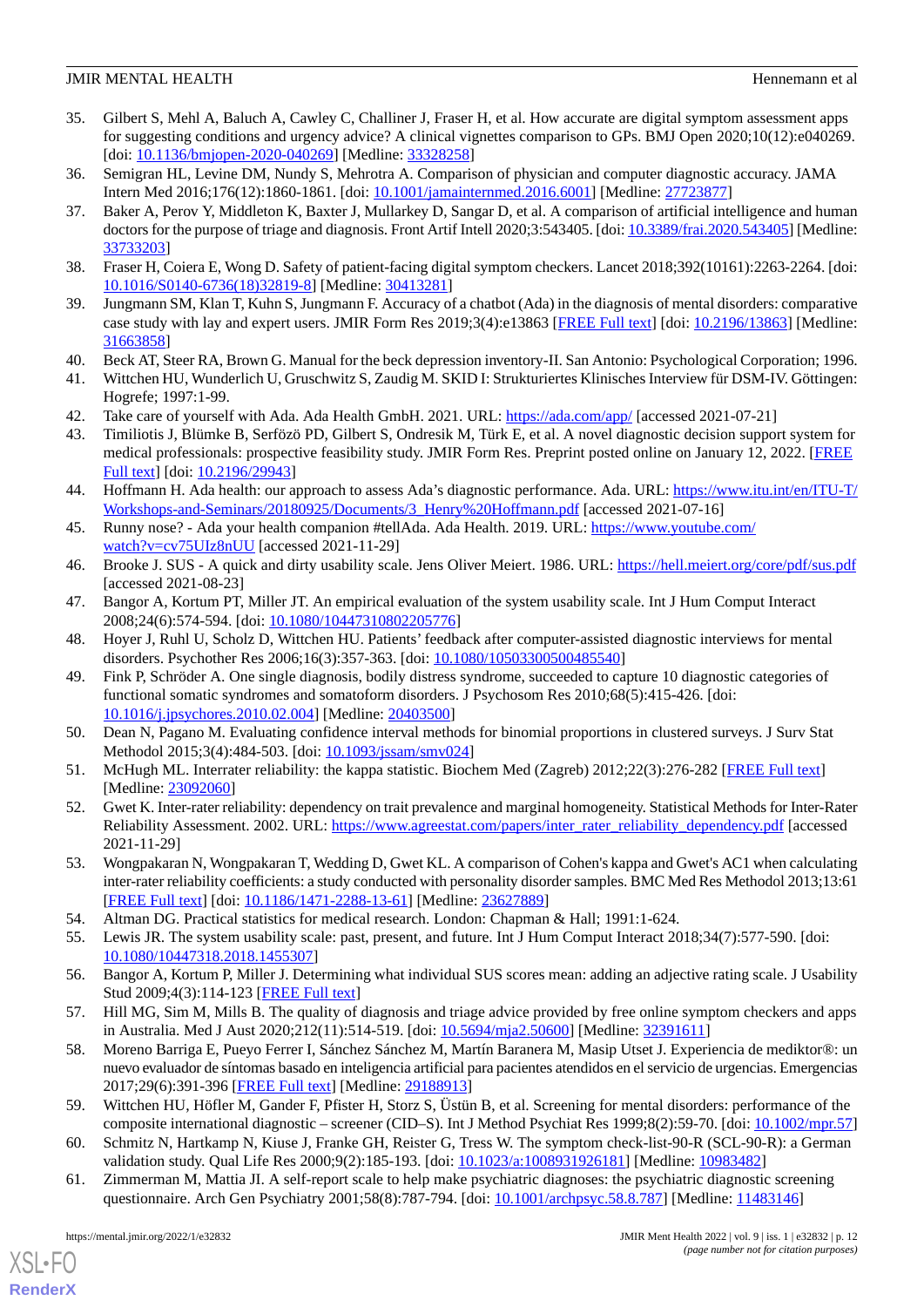# **JMIR MENTAL HEALTH Hence All and Solution**  $\blacksquare$  **Hence All and Solution Hennemann et all and Solution Hennemann et all**

- <span id="page-12-0"></span>62. Donker T, van Straten A, Marks I, Cuijpers P. A brief Web-based screening questionnaire for common mental disorders: development and validation. J Med Internet Res 2009;11(3):e19 [[FREE Full text](http://www.jmir.org/2009/3/e19/)] [doi: [10.2196/jmir.1134](http://dx.doi.org/10.2196/jmir.1134)] [Medline: [19632977](http://www.ncbi.nlm.nih.gov/entrez/query.fcgi?cmd=Retrieve&db=PubMed&list_uids=19632977&dopt=Abstract)]
- <span id="page-12-2"></span><span id="page-12-1"></span>63. Wessely S, Nimnuan C, Sharpe M. Functional somatic syndromes: one or many? Lancet 1999;354(9182):936-939. [doi: [10.1016/s0140-6736\(98\)08320-2](http://dx.doi.org/10.1016/s0140-6736(98)08320-2)] [Medline: [10489969\]](http://www.ncbi.nlm.nih.gov/entrez/query.fcgi?cmd=Retrieve&db=PubMed&list_uids=10489969&dopt=Abstract)
- 64. Olesen J, Gustavsson A, Svensson M, Wittchen HU, Jönsson B, CDBE2010 study group, European Brain Council. The economic cost of brain disorders in Europe. Eur J Neurol 2012;19(1):155-162. [doi: [10.1111/j.1468-1331.2011.03590.x\]](http://dx.doi.org/10.1111/j.1468-1331.2011.03590.x) [Medline: [22175760](http://www.ncbi.nlm.nih.gov/entrez/query.fcgi?cmd=Retrieve&db=PubMed&list_uids=22175760&dopt=Abstract)]
- <span id="page-12-4"></span><span id="page-12-3"></span>65. Wang J, Wu X, Lai W, Long E, Zhang X, Li W, et al. Prevalence of depression and depressive symptoms among outpatients: a systematic review and meta-analysis. BMJ Open 2017;7(8):e017173 [\[FREE Full text\]](http://bmjopen.bmj.com/cgi/pmidlookup?view=long&pmid=28838903) [doi: [10.1136/bmjopen-2017-017173\]](http://dx.doi.org/10.1136/bmjopen-2017-017173) [Medline: [28838903](http://www.ncbi.nlm.nih.gov/entrez/query.fcgi?cmd=Retrieve&db=PubMed&list_uids=28838903&dopt=Abstract)]
- 66. Plummer F, Manea L, Trepel D, McMillan D. Screening for anxiety disorders with the GAD-7 and GAD-2: a systematic review and diagnostic metaanalysis. Gen Hosp Psychiatry 2016;39:24-31. [doi: [10.1016/j.genhosppsych.2015.11.005](http://dx.doi.org/10.1016/j.genhosppsych.2015.11.005)] [Medline: [26719105](http://www.ncbi.nlm.nih.gov/entrez/query.fcgi?cmd=Retrieve&db=PubMed&list_uids=26719105&dopt=Abstract)]
- <span id="page-12-5"></span>67. Vilagut G, Forero CG, Barbaglia G, Alonso J. Screening for depression in the general population with the Center for Epidemiologic Studies Depression (CES-D): a systematic review with meta-analysis. PLoS One 2016;11(5):e0155431 [[FREE Full text](http://dx.plos.org/10.1371/journal.pone.0155431)] [doi: [10.1371/journal.pone.0155431](http://dx.doi.org/10.1371/journal.pone.0155431)] [Medline: [27182821](http://www.ncbi.nlm.nih.gov/entrez/query.fcgi?cmd=Retrieve&db=PubMed&list_uids=27182821&dopt=Abstract)]
- <span id="page-12-6"></span>68. von Glischinski M, von Brachel R, Hirschfeld G. How depressed is "depressed"? A systematic review and diagnostic meta-analysis of optimal cut points for the Beck Depression Inventory revised (BDI-II). Qual Life Res 2019;28(5):1111-1118. [doi: [10.1007/s11136-018-2050-x](http://dx.doi.org/10.1007/s11136-018-2050-x)] [Medline: [30456716\]](http://www.ncbi.nlm.nih.gov/entrez/query.fcgi?cmd=Retrieve&db=PubMed&list_uids=30456716&dopt=Abstract)
- <span id="page-12-7"></span>69. Philippi P, Baumeister H, Apolinário-Hagen J, Ebert DD, Hennemann S, Kott L, et al. Acceptance towards digital health interventions – model validation and further development of the unified theory of acceptance and use of technology. Internet Interv 2021;26:100459. [doi: [10.1016/j.invent.2021.100459\]](http://dx.doi.org/10.1016/j.invent.2021.100459) [Medline: [34603973\]](http://www.ncbi.nlm.nih.gov/entrez/query.fcgi?cmd=Retrieve&db=PubMed&list_uids=34603973&dopt=Abstract)
- <span id="page-12-8"></span>70. Ansseau M, Dierick M, Buntinkx F, Cnockaert P, De Smedt J, Van Den Haute M, et al. High prevalence of mental disorders in primary care. J Affect Disord 2004;78(1):49-55. [doi: [10.1016/s0165-0327\(02\)00219-7\]](http://dx.doi.org/10.1016/s0165-0327(02)00219-7) [Medline: [14672796\]](http://www.ncbi.nlm.nih.gov/entrez/query.fcgi?cmd=Retrieve&db=PubMed&list_uids=14672796&dopt=Abstract)
- 71. Lobbestael J, Leurgans M, Arntz A. Inter-rater reliability of the structured clinical interview for DSM-IV axis I disorders (SCID I) and axis II disorders (SCID II). Clin Psychol Psychother 2011;18(1):75-79. [doi: [10.1002/cpp.693\]](http://dx.doi.org/10.1002/cpp.693) [Medline: [20309842](http://www.ncbi.nlm.nih.gov/entrez/query.fcgi?cmd=Retrieve&db=PubMed&list_uids=20309842&dopt=Abstract)]
- <span id="page-12-10"></span><span id="page-12-9"></span>72. Cheniaux E, Landeira-Fernandez J, Versiani M. The diagnoses of schizophrenia, schizoaffective disorder, bipolar disorder and unipolar depression: interrater reliability and congruence between DSM-IV and ICD-10. Psychopathology 2009;42(5):293-298. [doi: [10.1159/000228838\]](http://dx.doi.org/10.1159/000228838) [Medline: [19609099\]](http://www.ncbi.nlm.nih.gov/entrez/query.fcgi?cmd=Retrieve&db=PubMed&list_uids=19609099&dopt=Abstract)
- <span id="page-12-11"></span>73. Andreas S, Theisen P, Mestel R, Koch U, Schulz H. Validity of routine clinical DSM-IV diagnoses (Axis I/II) in inpatients with mental disorders. Psychiatry Res 2009;170(2-3):252-255. [doi: [10.1016/j.psychres.2008.09.009](http://dx.doi.org/10.1016/j.psychres.2008.09.009)] [Medline: [19896721\]](http://www.ncbi.nlm.nih.gov/entrez/query.fcgi?cmd=Retrieve&db=PubMed&list_uids=19896721&dopt=Abstract)
- <span id="page-12-12"></span>74. Lilienfeld SO, Sauvigné KC, Lynn SJ, Cautin RL, Latzman RD, Waldman ID. Fifty psychological and psychiatric terms to avoid: a list of inaccurate, misleading, misused, ambiguous, and logically confused words and phrases. Front Psychol 2015;6:1100 [[FREE Full text](https://doi.org/10.3389/fpsyg.2015.01100)] [doi: [10.3389/fpsyg.2015.01100](http://dx.doi.org/10.3389/fpsyg.2015.01100)] [Medline: [26284019\]](http://www.ncbi.nlm.nih.gov/entrez/query.fcgi?cmd=Retrieve&db=PubMed&list_uids=26284019&dopt=Abstract)
- <span id="page-12-13"></span>75. Kotov R, Krueger RF, Watson D. A paradigm shift in psychiatric classification: the hierarchical taxonomy of psychopathology (HiTOP). World Psychiatry 2018;17(1):24-25 [\[FREE Full text\]](https://doi.org/10.1002/wps.20478) [doi: [10.1002/wps.20478\]](http://dx.doi.org/10.1002/wps.20478) [Medline: [29352543\]](http://www.ncbi.nlm.nih.gov/entrez/query.fcgi?cmd=Retrieve&db=PubMed&list_uids=29352543&dopt=Abstract)
- <span id="page-12-14"></span>76. Thornicroft G, Chatterji S, Evans-Lacko S, Gruber M, Sampson N, Aguilar-Gaxiola S, et al. Undertreatment of people with major depressive disorder in 21 countries. Br J Psychiatry 2017 Dec;210(2):119-124 [[FREE Full text](http://europepmc.org/abstract/MED/27908899)] [doi: [10.1192/bjp.bp.116.188078](http://dx.doi.org/10.1192/bjp.bp.116.188078)] [Medline: [27908899\]](http://www.ncbi.nlm.nih.gov/entrez/query.fcgi?cmd=Retrieve&db=PubMed&list_uids=27908899&dopt=Abstract)
- <span id="page-12-15"></span>77. Mitsutake S, Shibata A, Ishii K, Oka K. Associations of eHealth literacy with health behavior among adult internet users. J Med Internet Res 2016;18(7):e192 [\[FREE Full text\]](https://www.jmir.org/2016/7/e192/) [doi: [10.2196/jmir.5413\]](http://dx.doi.org/10.2196/jmir.5413) [Medline: [27432783\]](http://www.ncbi.nlm.nih.gov/entrez/query.fcgi?cmd=Retrieve&db=PubMed&list_uids=27432783&dopt=Abstract)
- <span id="page-12-16"></span>78. Cornejo Müller A, Wachtler B, Lampert T. Digital Divide – Soziale Unterschiede in der Nutzung digitaler Gesundheitsangebote. Bundesgesundheitsblatt Gesundheitsforschung Gesundheitsschutz 2020;63(2):185-191. [doi: [10.1007/s00103-019-03081-y\]](http://dx.doi.org/10.1007/s00103-019-03081-y) [Medline: [31915863\]](http://www.ncbi.nlm.nih.gov/entrez/query.fcgi?cmd=Retrieve&db=PubMed&list_uids=31915863&dopt=Abstract)
- <span id="page-12-17"></span>79. Tan SS, Goonawardene N. Internet health information seeking and the patient-physician relationship: a systematic review. J Med Internet Res 2017;19(1):e9 [\[FREE Full text\]](http://www.jmir.org/2017/1/e9/) [doi: [10.2196/jmir.5729\]](http://dx.doi.org/10.2196/jmir.5729) [Medline: [28104579\]](http://www.ncbi.nlm.nih.gov/entrez/query.fcgi?cmd=Retrieve&db=PubMed&list_uids=28104579&dopt=Abstract)
- <span id="page-12-19"></span><span id="page-12-18"></span>80. Rizzo AA, Lucas G, Gratch J, Stratou G, Morency LP, Shilling R, et al. Clinical interviewing by a virtual human agent with automatic behavior analysis. In: Proceedings of the 11th international conference on disability, virtual reality and associated technologies. 2016 Presented at: ICDVRAT'16; September 22-26, 2016; Los Angeles p. 57-64.
- 81. Cummins N, Scherer S, Krajewski J, Schnieder S, Epps J, Quatieri TF. A review of depression and suicide risk assessment using speech analysis. Speech Commun 2015;71:10-49. [doi: [10.1016/j.specom.2015.03.004\]](http://dx.doi.org/10.1016/j.specom.2015.03.004)
- 82. Garcia-Ceja E, Riegler M, Nordgreen T, Jakobsen P, Oedegaard KJ, Tørresen J. Mental health monitoring with multimodal sensing and machine learning: a survey. Pervasive Mob Comput 2018;51:1-26. [doi: [10.1016/j.pmcj.2018.09.003](http://dx.doi.org/10.1016/j.pmcj.2018.09.003)]
- 83. Winn AN, Somai M, Fergestrom N, Crotty BH. Association of use of online symptom checkers with patients' plans for seeking care. JAMA Netw Open 2019;2(12):e1918561. [doi: [10.1001/jamanetworkopen.2019.18561](http://dx.doi.org/10.1001/jamanetworkopen.2019.18561)] [Medline: [31880791\]](http://www.ncbi.nlm.nih.gov/entrez/query.fcgi?cmd=Retrieve&db=PubMed&list_uids=31880791&dopt=Abstract)